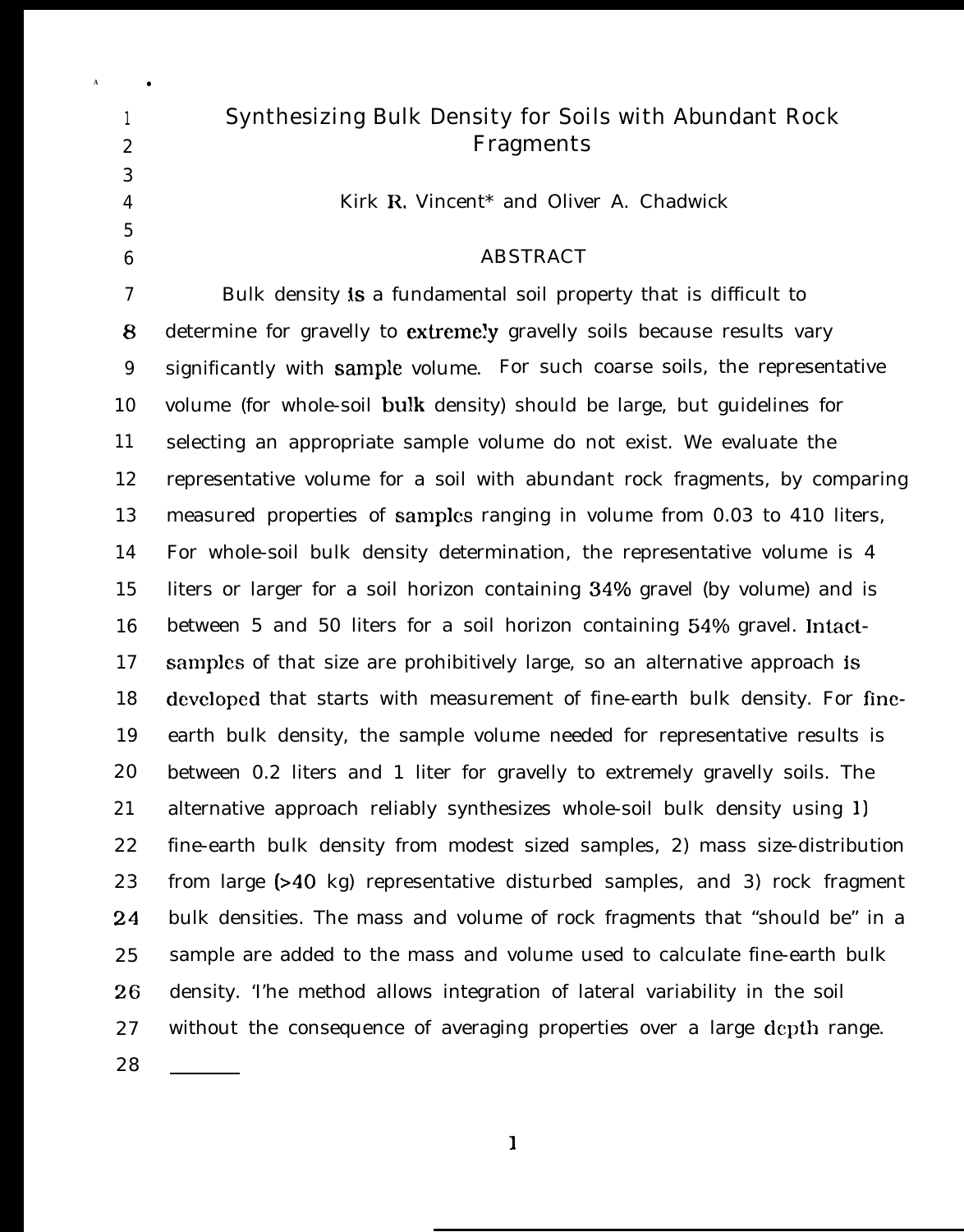1 2 3 K,R. Vincent, Dep. of Geoscience, Univ. of Arizona, Tucson, AZ, 85721; and O.A. Chadwick, Jet Propulsion Laboratory, California Institute of Technology, 4800 Oak Grove Dr., Pasadena, CA, 91109. \*Corresponding author.

4

\*

5 6 7 8 9 10 11 12 13 14 15 16 17 18 19 20 21 22 23 24 The importance of accurate measurement of soil bulk density and porosity is clear  $-$  they are fundamental soil properties. Pedologists and soil geomorphologists need whole-soil bulk density to determine the volumetric content of soil constituents, such as secondary carbonate (Mach ette, 1985), or the volumetric consequence of soil weathering (Chadwick et al., 1990). Measurement of bulk density for soils containing abundant coarse fragments is problematic, however, because results vary with sample volume, and whole-soil bulk density may differ appreciably from the bulk density of fineearth (soil with all fragments > 2 mm removed, Soil Survey Staff, 1992). Although understanding of the influence of coarse fragments on the properties and processes of soils is increasing (see review by Childs and Flint, 1990) practical sampling problems remain. For example, a variety of sampling methods exist for determination of soil bulk density and porosity each with unique strengths and wcakncsscs (Flint and Childs, 1984a). Most published studies compare sampling methods (Andraski, 1991; Flint and Childs, 1984a; Howard and Singer, 1981: Shipp and Matclski, 1965; and McLintock, 1959), but curiously the appropriateness of sample sizes were not evaluated. We know of no published investigations specifically designed to define the representative sarnplc volume for determination of bulk density for soils containing abundant rock fragments.

25 26 27 in this paper we define the sample volume required to dctcrminc representative whole-soil bulk density for a soil containing abundant rock fragments. The resulting rcprescntativc volumes arc prohibitively large and,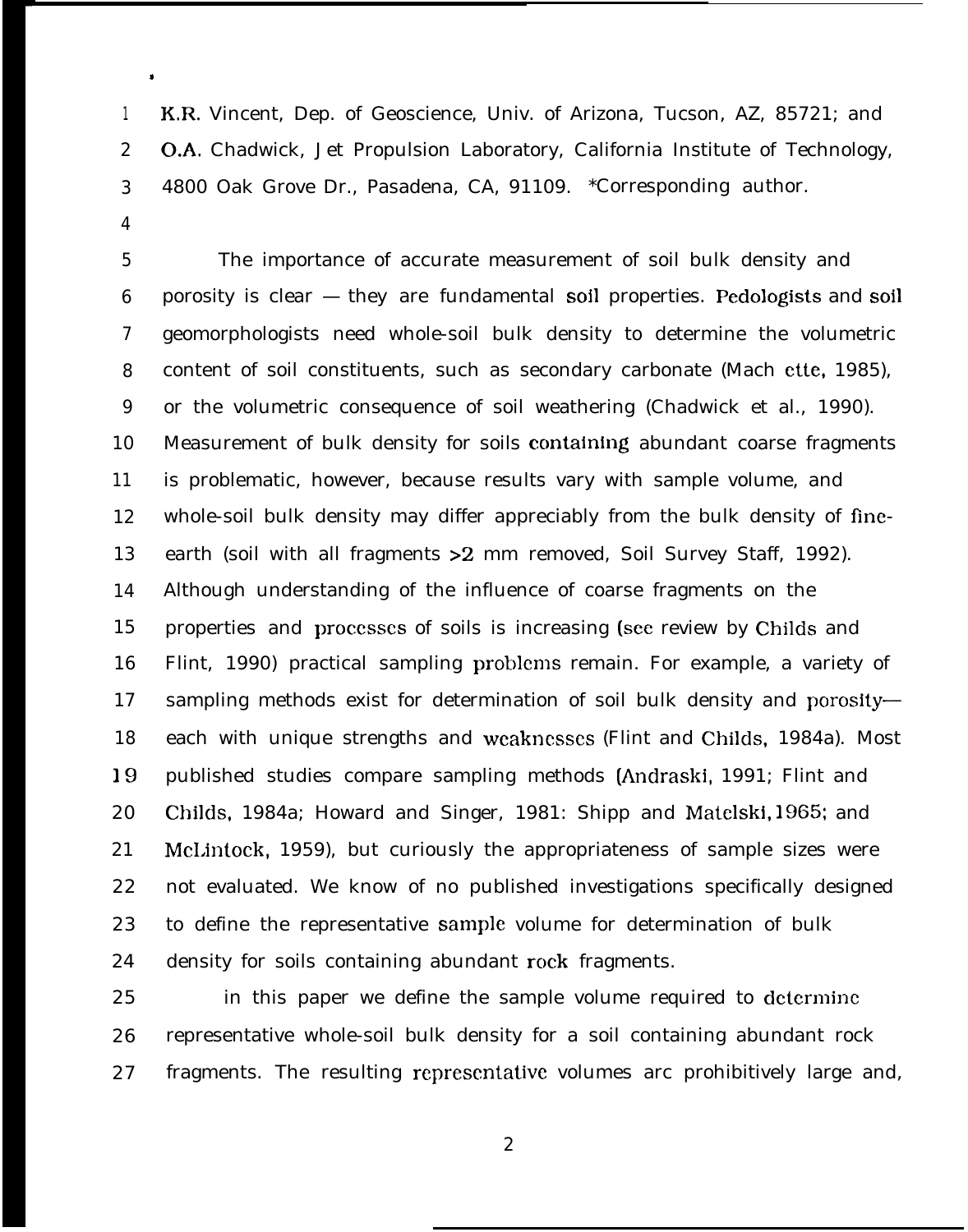1 2 3 4 consequently, we develop an alternative approach. We substantiate a theoretical procedure of synthesizing whole-soil bulk density using 1) fineearth bulk density, 2) rock fragment bulk densities, and 3) representative particle-size distribution.

- 5
- 6

#### DEFINITIONS, OBJECTIVES and CONCEPTUAL FRAMEWORK

7 8 9 10 11 12 13 14 15 16 17 18 Several terms are used here in a broader sense than their most strict definition. The terms "gravel", "coarse fragments", and "rock fragments" are used interchangeably to indicate all particles larger than 2 mm regardless of their specific sizes and shapes. "Pebble" is used to indicate a single particle of gravel without implying a specific size class. The term "gravelly soil" is used to indicate any soil that has physical properties influenced by the presence of rounded gravel or angular rock fragments. A sample has "representative volume" if it is the smallest sample whose measured properties do not differ from that measured for larger volume samples. If a smaller volume sample was selected the measurement results would be unreliable. Its volume is also optimal, because selection of a larger volume sample would create unnecessary, extra effort.

19 20 21 22 23 The first objective of this study is to define the representative samplevolume required to determine bulk density for a soil with major horizons containing 34°/0, 54°/0, and 77°/0 gravel by volume. We compare the bulk densities of samples, ranging in volume from 0,03 to 410 liters, to determine graphically the minimum, optimal sample volume.

24 25 26 27 The second objective is to evaluate the possjbjlity of reliably using intact soil samples that are smaller than a soil's representative volume. We evaluate a procedure of substituting rcprcscntative-mass size distribution for representative intact volume: a procedure best explained using the following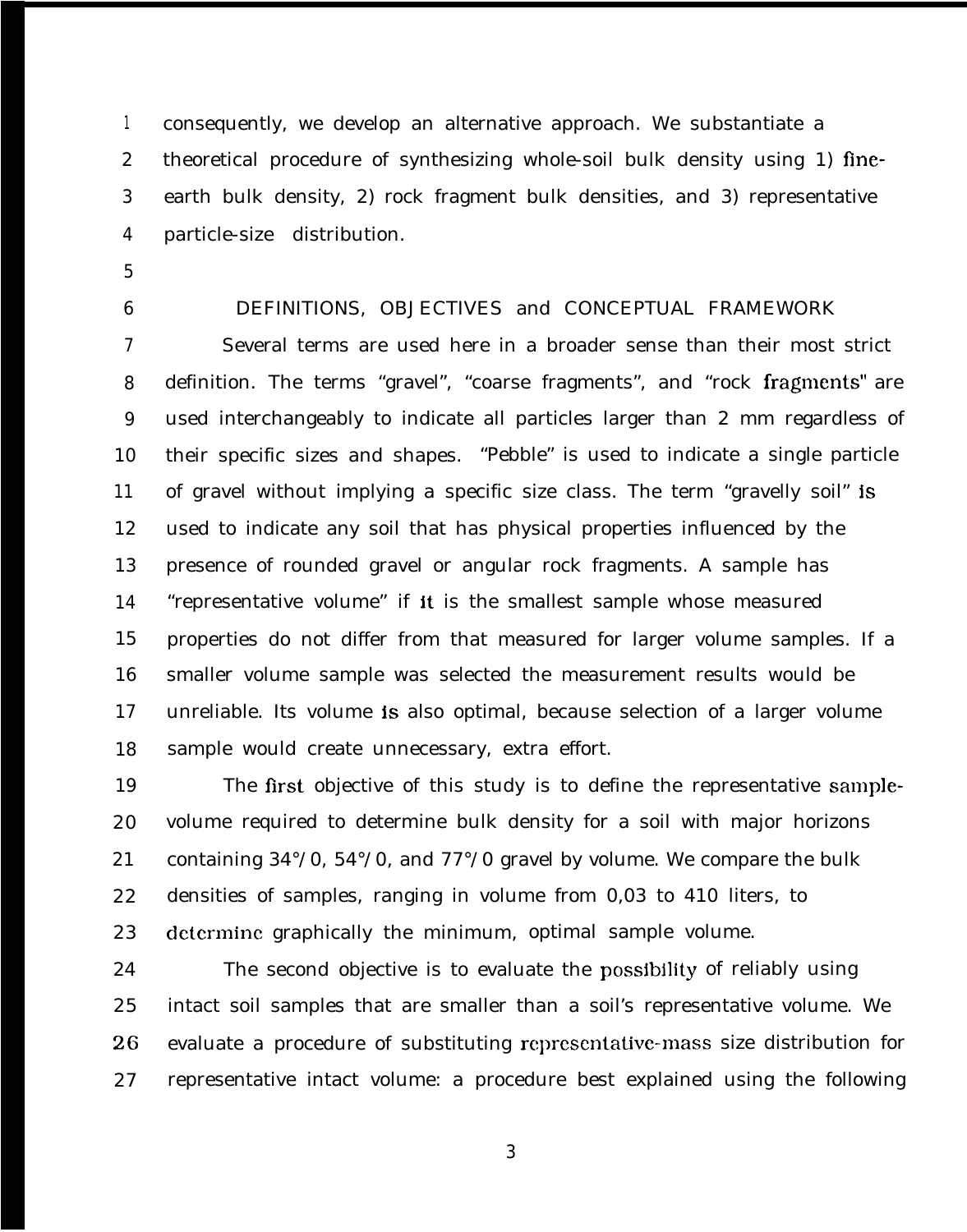1 2 3 4 5 6 7 8 9 10 11 12 13 14 15 example. Consider a loam soil containing very few rock fragments larger than 2 mm. If a rare pebble is discovered inside an undisturbed soil sample after measurement of intact volume, It is acceptable to subtract the mass and volume of the pebble from that of the sample before calculating bulk density (Soil Survey Staff, 1992, p.83). Technically, the result is the bulk density of the fine-earth  $\leq 2$  mm fraction) and, in this hypothetical case, the result is also representative of the whole soil because coarse fragments are so rare. Using that procedure we calculate the fine-earth bulk density and porosity for intact samples of our gravelly soil. Then we reverse the process by adding the mass and volume of gravel (determined for a disturbed sample that is large enough to adequately characterize the mass size-distribution) to the mass and volumes used in the calculations of fine-earth properties. the term "synthesized" is used to identify the results of this procedure. Synthesized whole-soil bulk densities are compared by sample volume to evaluate whether results are indeed representative of the whole soil.

16 17 18 19 20 21 22 23 24 25 26 Soils are composed of many volume elements each with potentially unique density. It is useful to group these elements of the whole-soil volume into two categories: first, the bulk volume of gravel (where each pebble is dominated by mineral solid, but may also contain pore space); and second, the fine-earth bulk volume (containing mineral solids, organic solids and voids). Thus, in this conceptualization, the volume of a void inside a pebble is included in the calculation of rock fragment bulk density, whereas the volume of a void bounded in part by the surface of a pebble is included in the calculation of fine-earth bulk density. In contrast, the National Cooperative Soil Survey includes the volume of voids inside gravel in the calculation of fine-earth bulk density (Soil Survey Staff, 1992).

27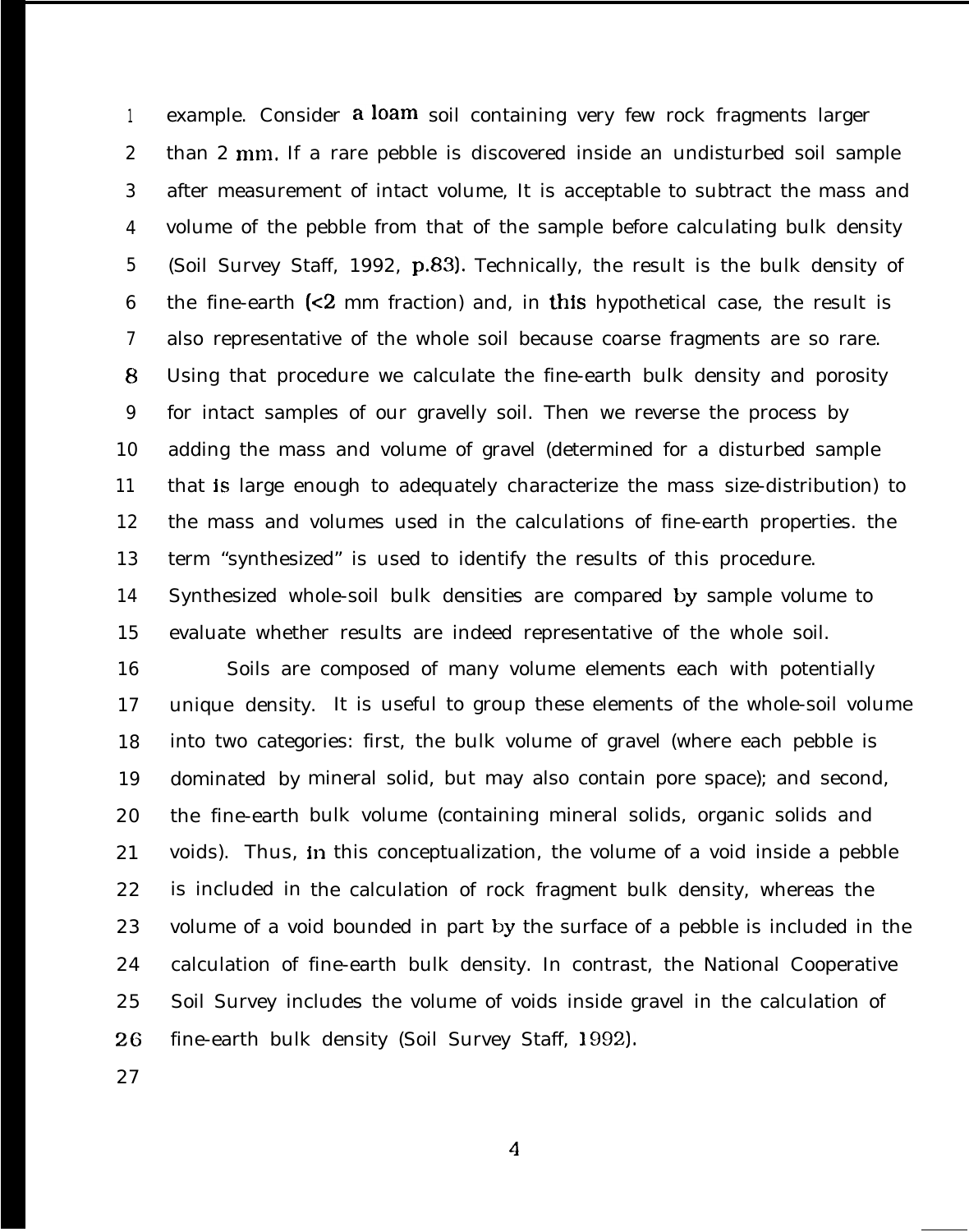### MATERIALS AND METHODS

1

| $\boldsymbol{2}$ | <b>General Environmental and Soil Properties</b>                                               |
|------------------|------------------------------------------------------------------------------------------------|
| 3                | The sample site is located in east central Idaho, 35 km northwest of                           |
| $\overline{4}$   | the town of Mackay in Custer County, at an altitude of 2100 m (6900 ft), and                   |
| $\mathbf{5}$     | at the center of the SW 1/4 of Section 28, T 10 N, R 22 E. The soil is                         |
| $6\phantom{.}6$  | located on an alluvial fan composed of well-washed gravel deposited at the                     |
| $\boldsymbol{7}$ | end of the latest glacial ( $\approx$ 15 ka) and subsequently covered by a 10 to 20 cm         |
| 8                | thick blanket of loess (Pierce and Scott, 1982). Mean annual precipitation                     |
| 9                | is about 25 cm and mean annual temperature is about 1.3° C. Vegetative                         |
| 10               | cover is approximately 500/0 and is dominated by Artemisia tridentata.                         |
| 11               | The study soil is classified as a sandy-skeletal, carbonatic, frigid                           |
| 12               | Xerollic Calciorthid. Detailed soil description revealed the following                         |
| 13               | horizons to a depth of 1.2 m: A, ABk, Bk1, Bk2, Bk3, BCk, and CBk (depth                       |
| 14               | increments are noted on Fig. 3). For sampling purposes, we grouped the                         |
| 15               | first three horizons into a major horizon designated "ABk", the next two                       |
| 16               | horizons into a major horizon designated "Bk", and the bottom two horizons                     |
| 17               | into a major horizon designated "CBk". Soil properties not listed In Table 1                   |
| 18               | include the following. Whole-soil mass percents are: ABk horizon $-58\%$                       |
| 19               | coarse fragments ( $>2$ mm), $27^{\circ}/0$ sand (2 to 0.043 mm), and $15^{\circ}/0$ silt plus |
| 20               | clay sized particles(< $0.043$ mm); Bk horizon $-72%$ coarse fragments, 25%                    |
| 21               | sand, and 3% silt plus clay; CBk horizon - 80% coarse fragments, 17%                           |
| 22               | sand, and 3°/0 silt plus clay. Coarse fragment lithologies are limestone                       |
| 23               | (87%), dolomite (4%), and shale, volcanic rocks and sandstone (9%). Their                      |
| 24               | b-axis diameters did not exceed 15 cm, and few exceeded 10 cm.                                 |
| 25               | Sample Types                                                                                   |
| 26               | Four types of samples were obtained (names are underlined) and are                             |
| 27               | summarized here for clarity. 1) An entire pedon was sampled so that                            |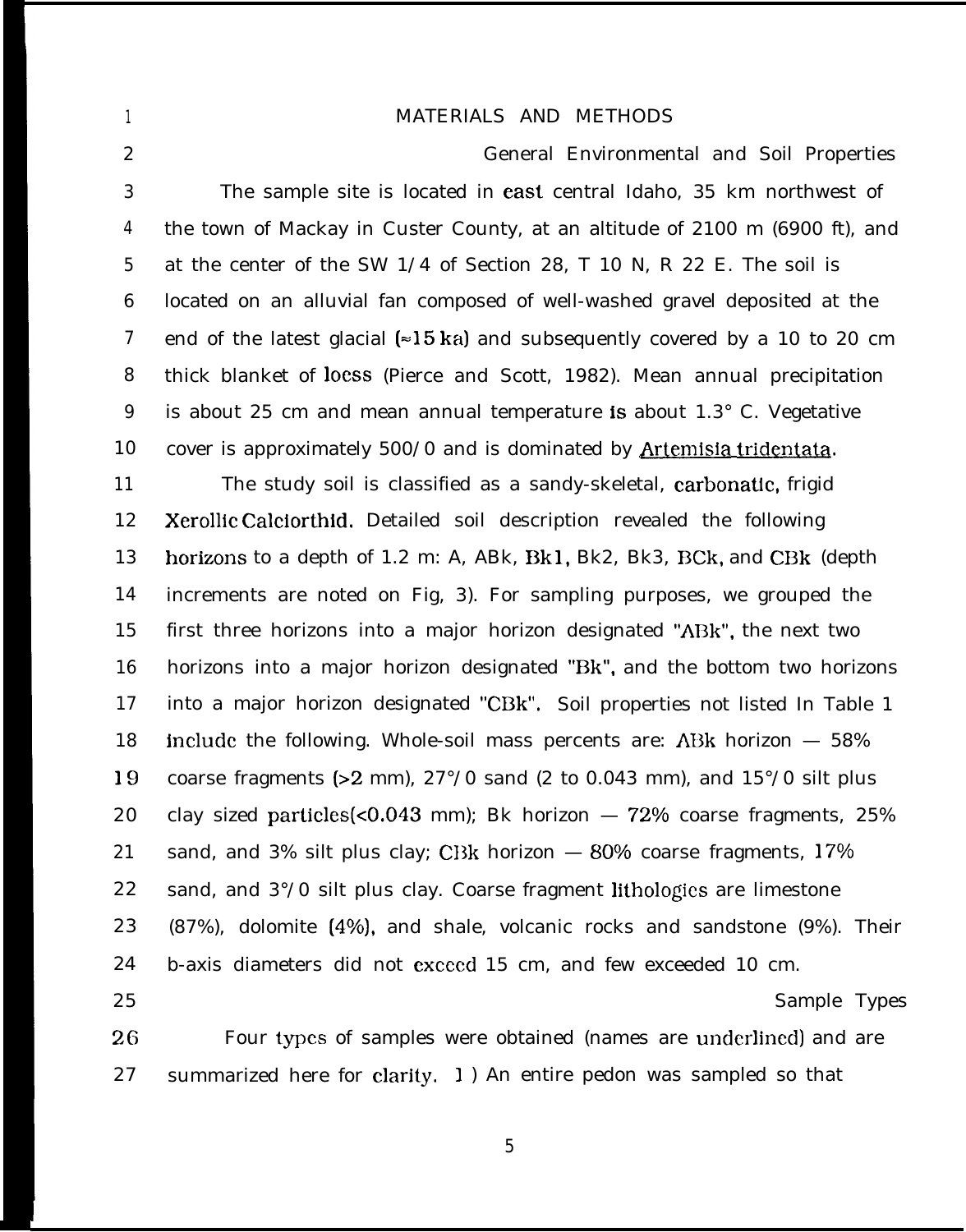1 2 3 4 5 6 7 8 9 10 11 12 13 14 15 16 17 results would be limited by measurement imprecision, and not by lateral variability. The pedon was subdivided into three major horizons (ABk, Bk, CBk) and together these three pedon subsamples totaled 2.5 Mg of soil excavated from a pit  $1.26 \text{ m}^3$  in volume (Tables 1 and 2). 2) Seventeen intact soil clods were sampled, at various depths from the wall of the soil pit, with sample volume ranging from 0,03 to 6.1 liters (Table 3). Bulk densities and porosities of the clod samples were determined in the laboratory and compared to that of the corresponding pcdon subsamples. 3) Disturbed samples were raked from the pit wall and sieved to determine representative size-distribution of the soil mass. Three disturbed samples were obtained, with mass ranging from 32 to 43 kg, one for each of the three major horizons (Table 2). 4) Gravel samples, from each disturbed sample mentioned above, were organized by size class and each class was analyzed for rock fragment bulk density, fragment porosity, and fragment particle-density (Table 4). This information was then used to subtract (and add) the influence of gravel from (to) the properties of intact samples. Calculations

18 19 20 21 22 23 24 25 Many equations exist for density and porosity (Brakcnsiek et al., 1986); all are fundamentally rooted in the laws of conservation of volume and conservation of mass, and in the definitions of density and porosity. We derived equations appropriate for our measurements and objectives. Here we use the sample worksheet in Fig, 1 as a vehicle to present a summary of all equations and measured, calculated, or synthesized variables. In addition, Fig. 1 can be used as a model format for computer sprcadshcct implementation of our procedures.

26 27 The values quoted for gravel content by mass and by volume were determined for the pedon subsamplcs (Table 1). They arc not estimates by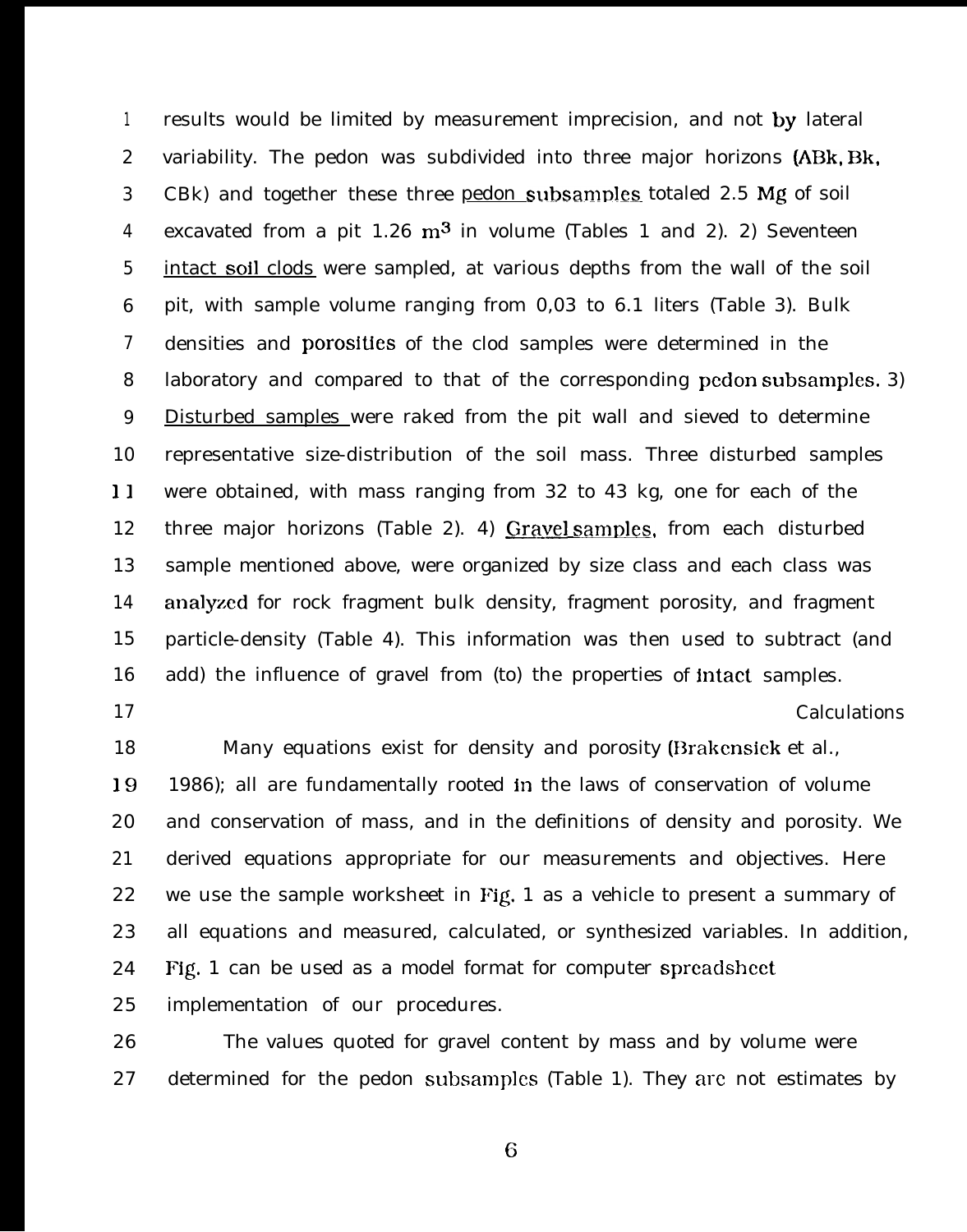1 2 3 4 5 eye. The particle mass size-distributions (Table 2) were determined by sieving and weighing, as discussed below. The percent gravel by volume was determined by converting gravel mass to bulk volume using rock fragment bulk density mentioned below. We estimate the uncertainty of these volume percent values to be about  $\pm 2$  percentage points.

6 7 8 9 10 1) 12 13 14 15 16 17 18 19 20 To determine densities and porosities for samples of variable size, we measured volumes directly, as well as masses, and no specific gravity measurements were made. Elemental volumes not measured were calculated by addition or subtraction of directly measured volumes with two exceptions. First, the volume of mineral solids <2 mm in size was calculated as the mass of fines divided by the average particle density of rock fragments, because those particle densities are quite uniform (Table 4) and clay content in the soil is minimal. Second, rock fragment properties were not measured for every pebble, rather they were determined for large sub samples. '1'bus, average rock fragment bulk density was used to calculate the bulk volumes of individual pebbles contained inside samples (Fig, 1). 13ulk densities for individual pebbles probably differ from the average for many. In retrospect, results could be Improved by measuring the bulk volume of coarse fragments actually contained in each sample and subtracting that from sample volume to obtain fine-earth volume. Processing of Mass

22 23 24 25 The methods for measuring volumes for each sample type, and other procedures, are discussed under the appropriate headings below. The methods for measuring soil mass and rock fragment size, however, can be discussed in general,

21

26 27 Soil mass was passed by hand through nested sieves with openings from 64 to 2 mm and weighed. All soil from the intact clod samples and the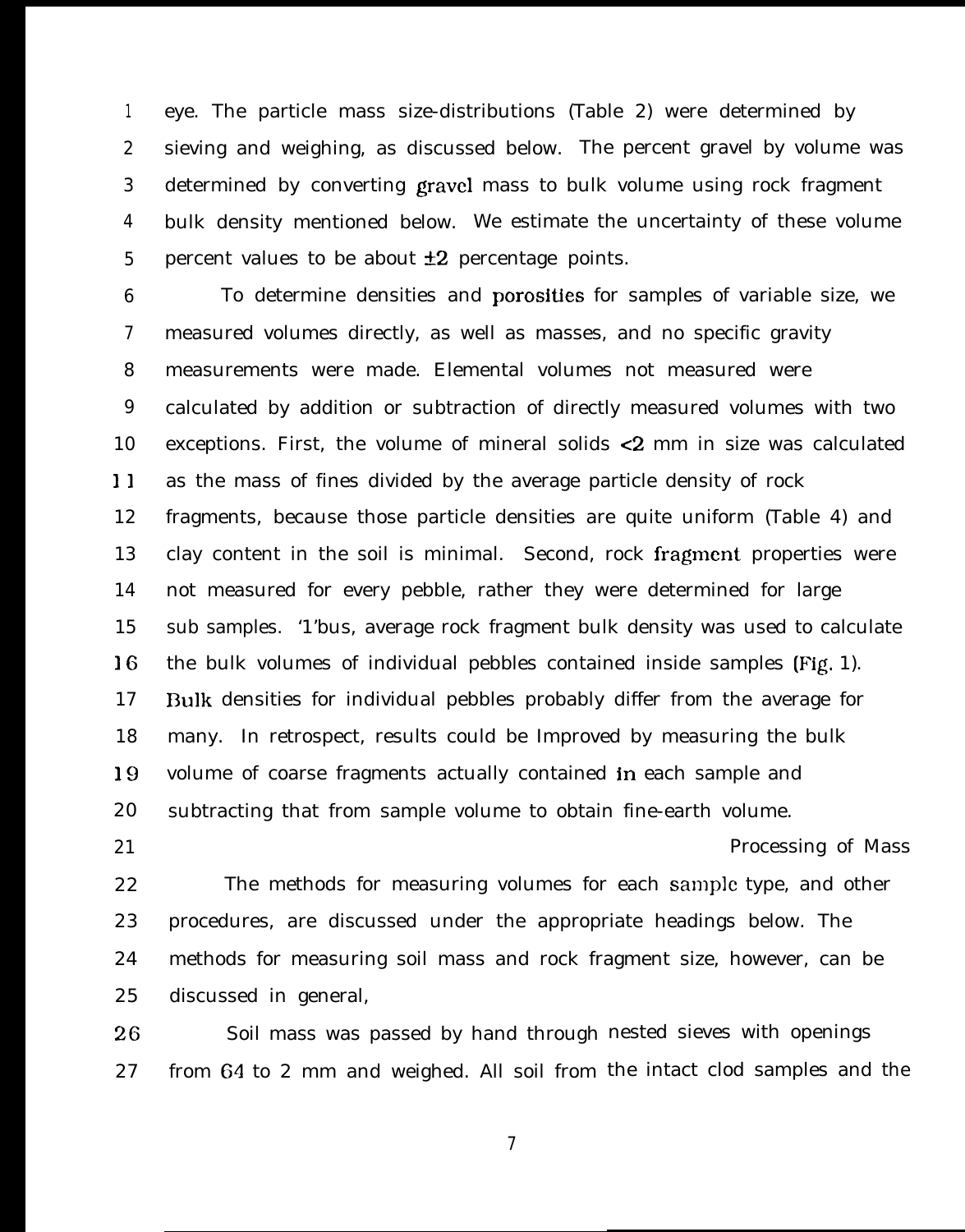1 2 3 4 5 6 7 8 9 10 disturbed samples were oven dried, sieved, and weighed on an electronic balance. For the larger samples, however, only a subsample of the <4 mm fraction was sieved. The entire pcdon subsamples were weighed in the field using calibrated spring scales, after all material was passed through sieves with 64 to 13.2 mm openings. Only a subsample of the  $\lt 13.2$  mm fraction was passed through the smaller sieves. Field weight was corrected for moisture content which was  $\langle 1\%$  of mass for gravel and ranged from 2 to 5% for fine earth. Roots greater than one centimeter in length or one millimeter in diameter were segregated, but these macro-organics are insignificant at  $< 0.3\%$  of soil mass.

11

#### Pedon Subsamples

12 13 14 15 16 17 18 19 20 21 22 23 24 To ensure that a representative volume for the gravel soil was obtained, construction worker tactics were employed to sample an entire soil pit. A 1.26  $m<sup>3</sup>$  pit was excavated by back hoe and back-filled with a known volume of water. First, a plot frame (0.92 m by 1,83 m), constructed of two-by-four lumber, was staked to the ground such that each side board was horizontal. Later the pit was excavated inside this frame. A moveable screed board was placed on the plot frame providing an elevation datum from which the vertical distance to the soil surface (and later the pit bottom) could be measured. Marks, spaced 0.1 m apart, on both the plot frame and the screed in effect created a horizontal grid. At each grid intersection point, the distance below the elevation datum was measured; thus 100 to 105 measurements were made for each computation of average elevation of the soil surface or pit bottom.

25 26 27 After measuring the elevation of the soil surface, the ABk horizon was excavated. The pit bottom was made roughly horizontal, loose material was removed by hand, and the excavated material was placed on a ground cloth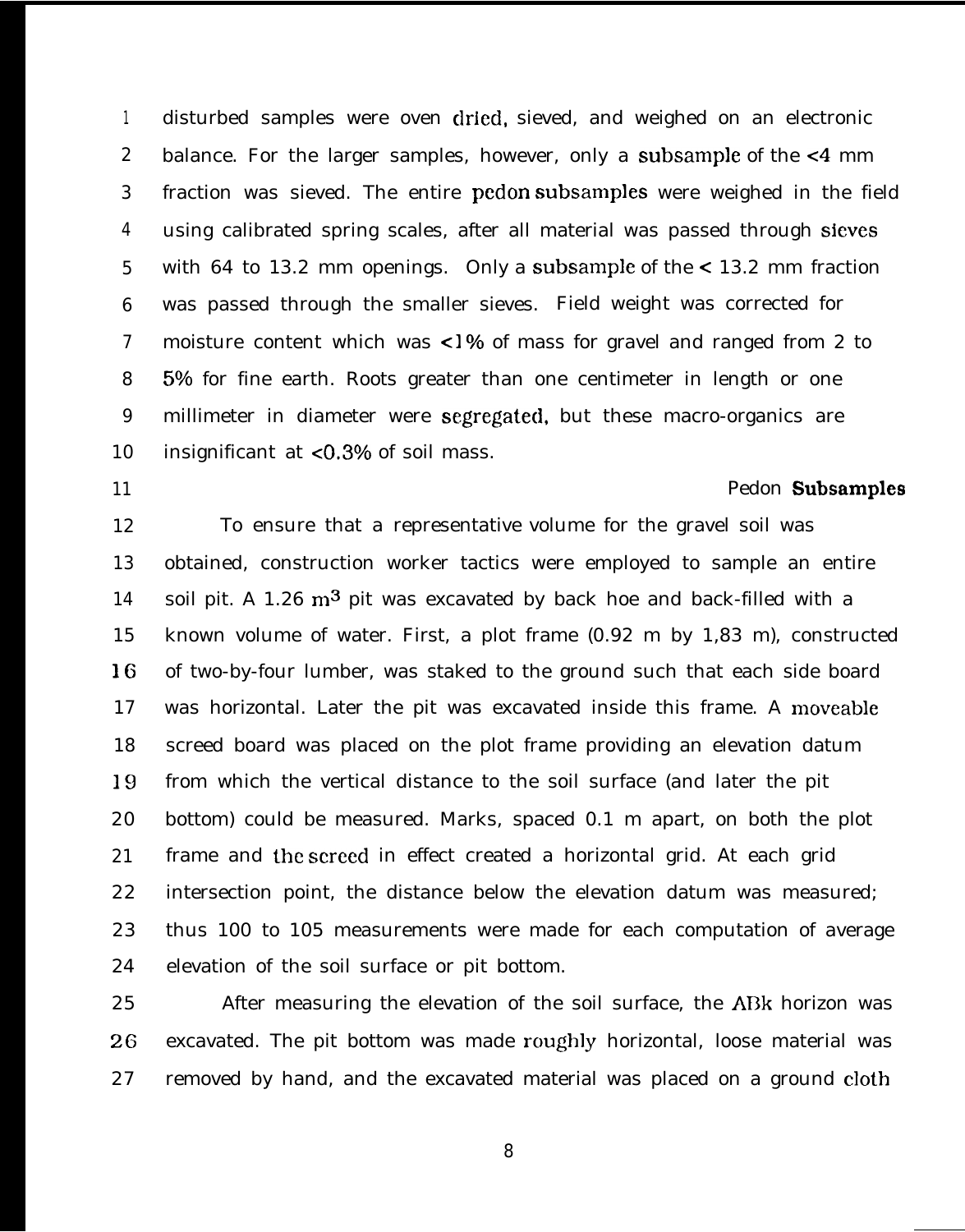1 2 3 4 5 and covered. The elevation of the base of the ABk horizon was then measured, This process was repeated for the Bk horizon and then for the CBk horizon. The pit walls were roughly vertical and did not ravel or collapse. Fine soil was unfortunately lost to the wind during excavation, and our estimates of loss ranged from 0.8%0 to 2.3% of the sample mass.

6 7 8 9 10 11 12 13 14 15 16 17 18 19 20 The original volume occupied by the excavated soil was determined using a variation of the compliant cavity method (Soil Survey Staff, 1992, p,101 ). A measured volume of water was poured into the pit after it had been lined with a doubled sheet of construction grade plastic. Water was poured into the pit using previously calibrated stainless steel buckets and the sheet was regularly inspected to make sure its loose folds conformed to the shape of the pit walls. After every 5 or 10 cm rise in water lcvcl the vertical distance of the water surface below the elevation datum was measured. Water surface elevation data was graphed against volume of water in the pit to determine the pit volumes below horizon boundaries. Filling the pit with water took about 2 hours. After the pit was full, the water level was monitored and leakage, under maximum hydraulic head, was insignificant (3.6 liters pcr hour). Implications of other potential errors are dcvclopcd in the results and discussion section. Relevant data for the three pcdon subsamples arc found in Tables 1 and 2.

21

#### Intact Clod Samples

22 23 24 25 26 27 Intact soil clods were taken from the pit wall, after the pit had drained and dried, were coated with paraffin in the field and their volumes were dctcrmincd in the laboratory by immersion, Samples were successfully removed intact from the ABk and Bk horizon but not from the CBk horizon. Although the CBk horizon structure is massive the bonding between particles is weak, consequently soil aggregates could not be kept intact even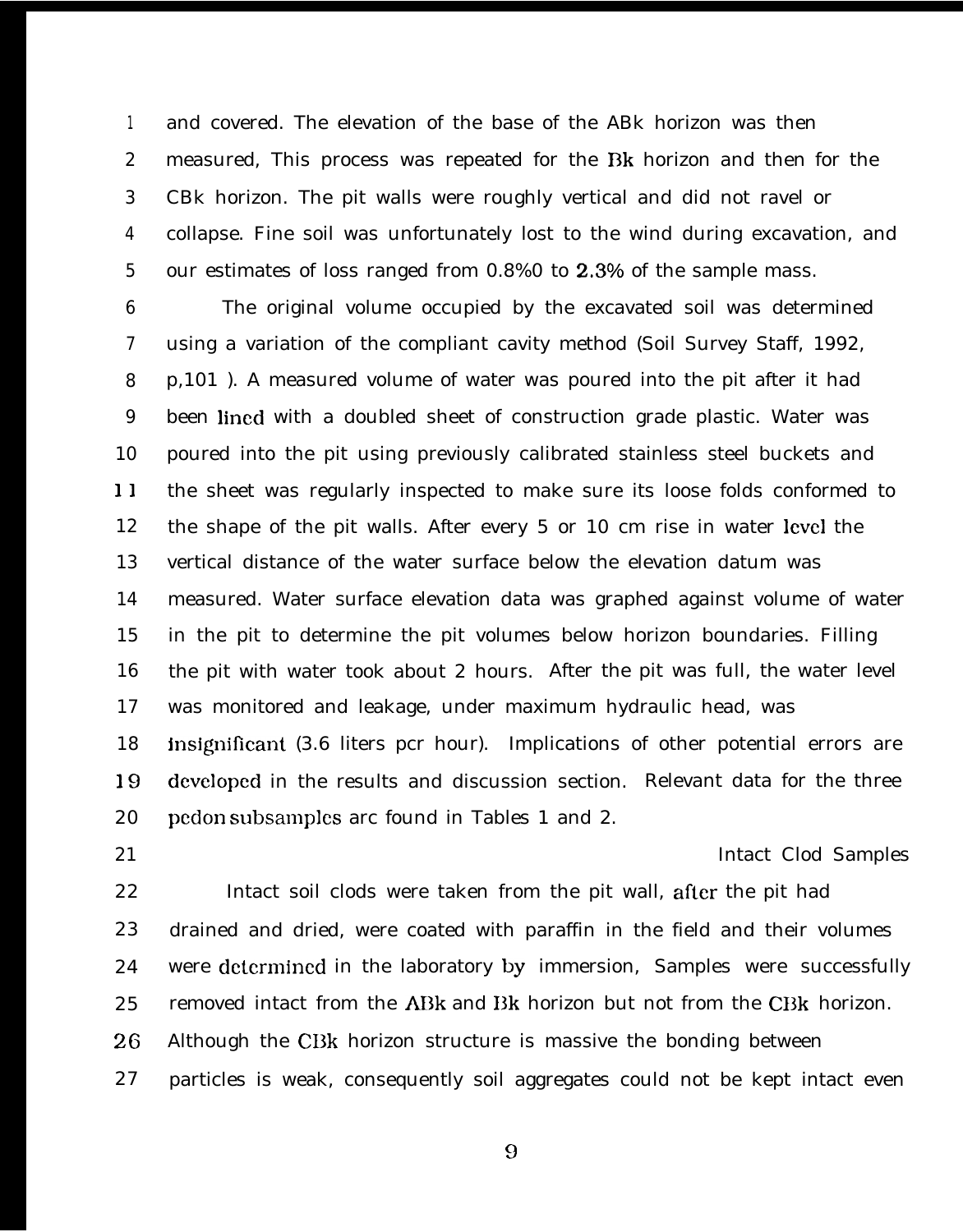1 2 3 4 with wax coatings. Small clods  $\left($ <300 cm<sup>3</sup>) were placed in a hair net and dipped into molten paraffin, but large clods  $(1000$  to  $6000$   $\mathrm{cm}^3)$  were partially excavated and coated in situ. The large clods were then detached so that the bottom of the sample could be sealed.

5 6 7 8 9 10 11 12 13 14 15 16 17 The volumes of wax-coated clods were determined by water displacement, not by weight in water (Soil Survey Staff, 1992, p.83), because a balance capable of weighing the large intact samples was not available. Water volume displaced by submerging a sample in a container was accomplished with the aid of a point-gauge: a device common to hydraulics laboratories and used for precise measurement of water level. Wax coatings were pried free of the clods and loose soil was removed from them. The volumes of (remelted) paraffin coatings were determined by volume displacement, because the coatings were thick  $\approx 4$  mm) and contained variable amounts of soil, Intact clod "sample volume", as used here, means coated-sample volume minus the volume of the coating. Loss of soil mass was minimal; thus, accuracy was primarily limited by volume precision. Relevant data for intact clods are found in Table 3.

18

19 20 21 22 23 24 Disturbed Samples and Gravel Samples Large disturbed samples were raked from the pit wall and sieved to determine the size-distribution of soil mass (Table 2), A sample was obtained from the entire vertical exposure of each of the three major horizons, A "five gallon" bucket was placed in an undercut just below the sample horizon and filled. The samples were oven dried, sieved, and weighed in the laboratory.

25 26 27 Gravel samples, subsets of the disturbed samples, were used to" evaluate the physical properties of gravel and the dcpcndcncc of those properties on particle size (Table 4). l'article size is denoted here as the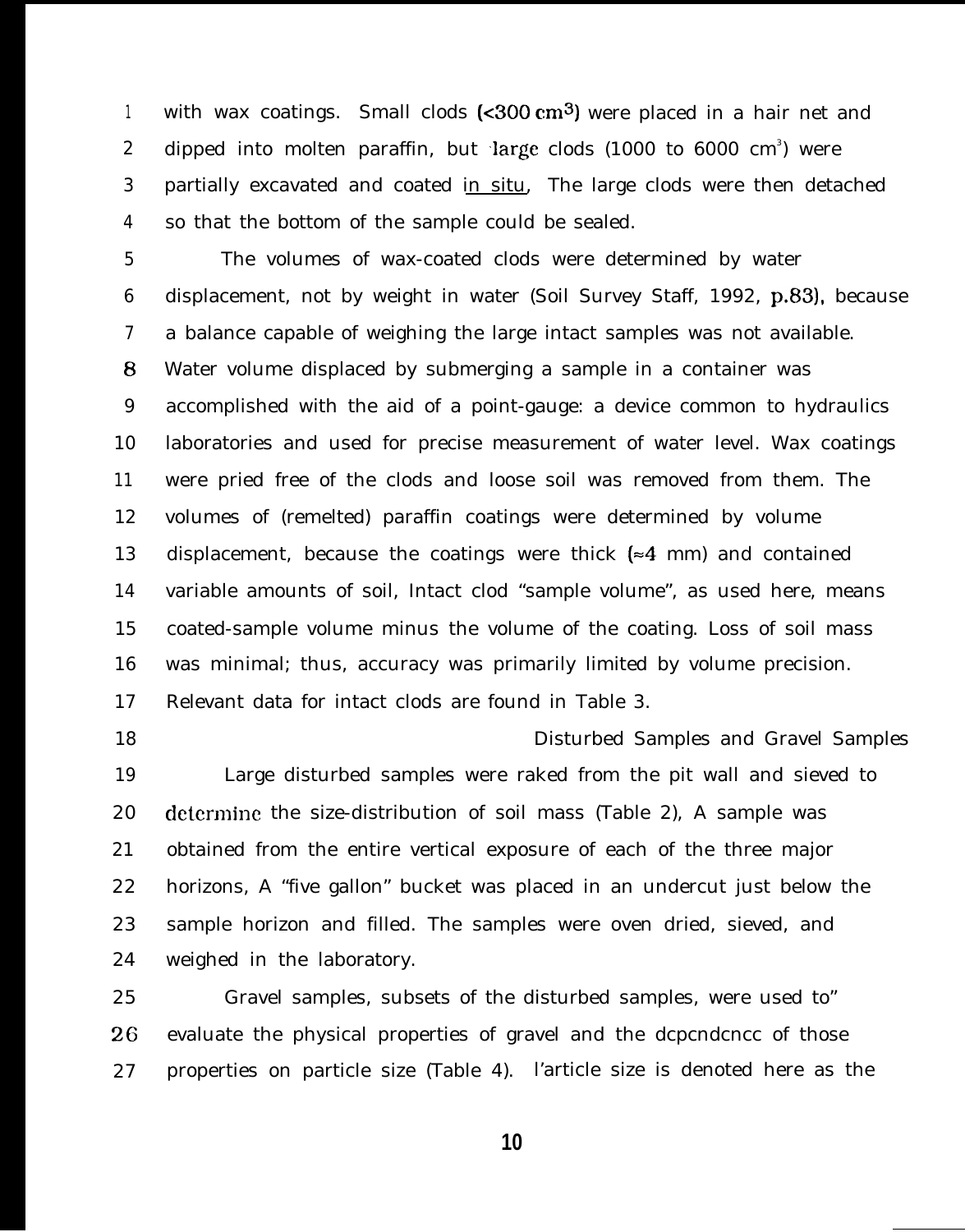1 2 3 4 5 6 opening-size of the sieve retaining the fragments. The gravel sample masses (Table 4) ranged from 500 to 2000 g for all but the smallest size classes. These sample masses were designed to contain several hundred to several thousand particles, assuring representative mix of lithologies. Only the largest size classes consisted of a few stones and, thus, could have a biased lithological mix,

7 8 9 10 11 12 13 14 15 16 17 18 19 20 Gravel properties were measured using a significant modification of ASTM method C97 (1992, p. 69) following the suggestions of Flint and Childs (1984a, p. 93). The gravel was washed to remove fine earlh (secondary carbonate rinds were not removed), oven dried for 24 hours, and weighed. The gravel was then submerged under water inside a bell jar that was placed under vacuum for 40 hours. After the pores within the gravel were saturated by this procedure, the gravel was toweled to remove surface water, and then was quickly weighed and placed into a calibrated container for volume determination. Saturation of pores assured precise measurement of gravel bulk volume, and allowed calculation of pore volume as the difference jn wet and dry mass divided by the density of water. The specific gravity of fragments was not measured. Rock fragment properties (bulk density, porosity, and particle-density cm Table 4) were calculated using the definition of those properties.

- 21
- 22
- 

#### RESULTS AND DISCUSSION

23 24 25 26 27 Representative Volume for Whole-Soil Density Whole-soil bulk density increases significantly with gravel content (Table 1), It is 1.38, 1.97 and 2.38 g  $cm^{-3}$  for the ABk, Bk and CBk pedon subsamples, respectively. These horizons are dense, the lower ones in particular, because they have gravel contents of 34%, 54% and 77?40 by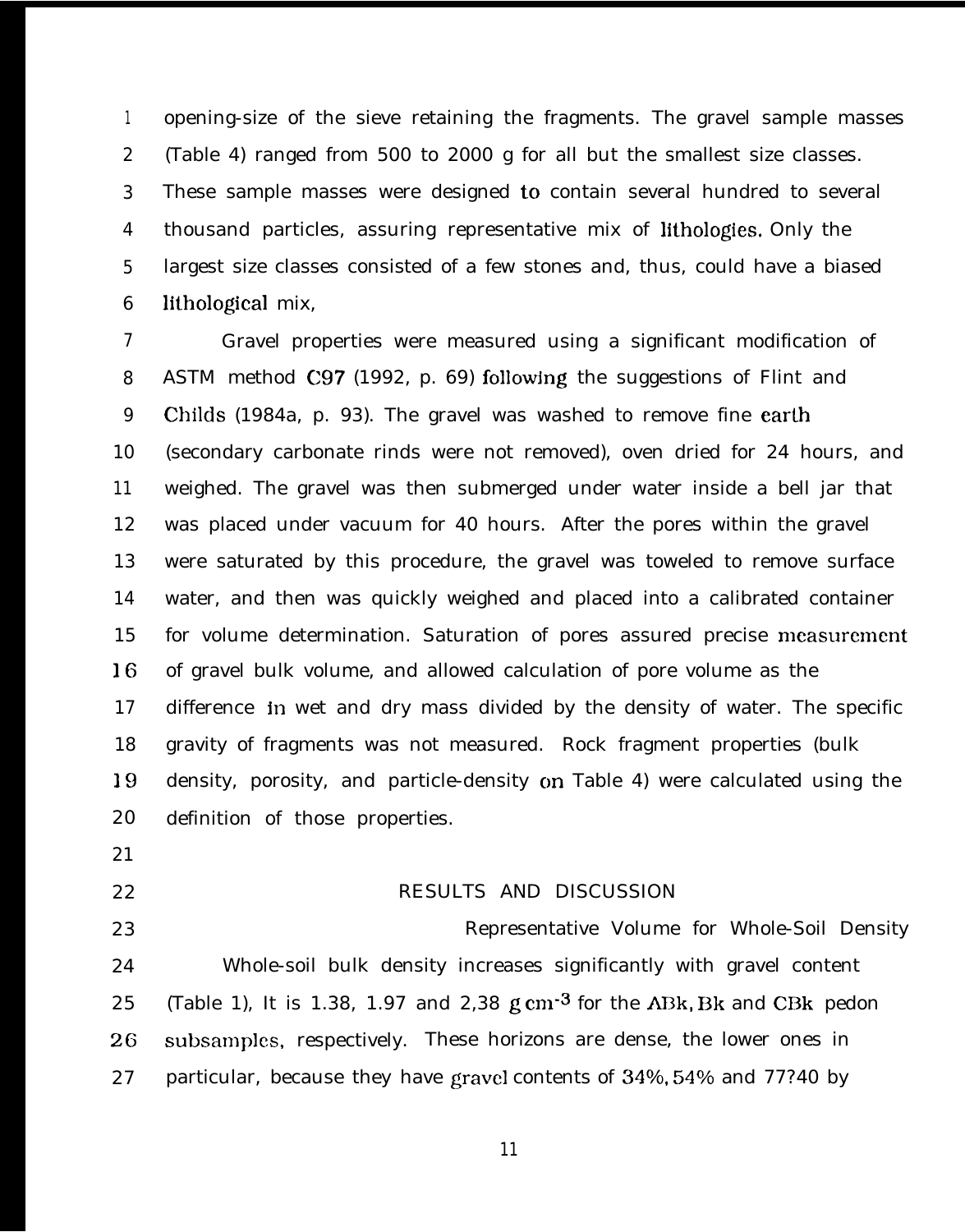1 2 3 volume; or 58%, 72% and 80% by mass, respectively. Whole soil porosity, acting In concert with density, decreases with increasing gravel content and ranges from 48% to 10O/O.

4 5 6 7 8 9 10 11 12 13 14 15 16 17 Our first objective was to determine the representative volume for whole-soil bulk density. This is done graphically on Fig. 2A, by plotting sample bulk density against sample volume and utilizing the lines drawn to envelop the data for each horizon. Ideally, the density data would be highly scattered for small samples, but with increasing sample size would converge to define a value no longer dependent on size. The approximate representative volume could be chosen from the graph as that minimum sample-volume yielding results similar to (within 5% of) that for larger samples. At the onset of sampling, we assumed that a large pcdon subsample would provide the "best" bulk density datum, but have subsequently learned that it may not. Although the reasons for this conclusion are developed in the next section, it is important to state now that the most reliable estimate of whole-soil bulk density is  $1.45 \text{ g cm}^{-3}$  for the ABk major horizon and is about 1.9 g  $cm<sup>3</sup>$  for the Bk horizon,

18 19 20 21 22 23 24 25 26 27 Sample bulk density for gravelly soils is influenced strongly by sample volume, as shown on Fig. 2A, For both major horizons, the density of intact clod samples generally increases in magnitude with sample volume, illustrating that coarse fragments are under-represented by small samples. The scatter of density data diminishes with increasing sample volume and converge toward a uniform value, For example, all intact clod samples from the ABk horizon yield results within 20?40 of 1.45 g  $cm<sup>3</sup>$ . Samples larger than 200 cm<sup>3</sup>, however, yield results within  $-8\%$  and  $+1\%$  of 1.45 g cm<sup>-3</sup>, and the two largest intact samples ( $\approx 6,000 \text{ cm}^3$ ) yield results within 2% of 1.45 g cm<sup>-3</sup>. We infer from Fig. 2A that the representative volume (for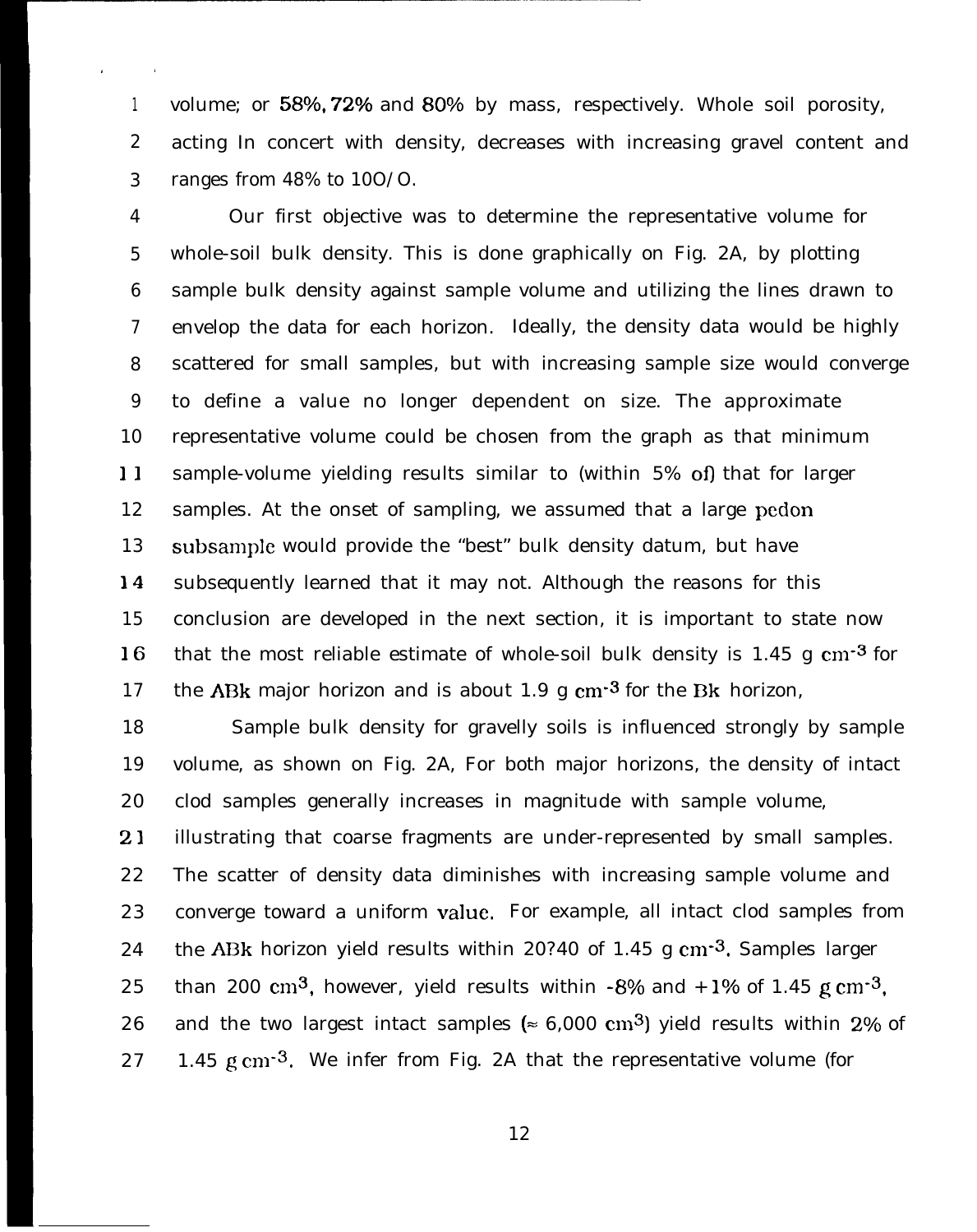1 2 3 4 5 6 7 whole-soil bulk density determination) for the ABk horizon is 4 liters or greater — substantially larger than the  $(100 \text{ to } 300 \text{ cm}^3)$  volume commonly sampled for bulk density measurement. Although the number of samples for the Bk horizon are limited, the representative volume is no doubt large. We infer the representative volume to be at least 5 liters and it may be as large as 50 liters. The minimum estimate, 5 liters, is two orders of magnitude larger than some intact samples retrieved from the field.

8

Rock Fragment Properties

9 10 11 12 13 14 15 16 In general, rock fragments in soils can contain considerable pore volume; as much as 20 to 60% porosity (Flint and Childs, 1984a). Furthermore, gravel properties may depend on particle size due to more thorough weathering of smaller particles (Childs and Flint, 1990; after Schmidt, 1988). Bulk density and porosity of gravel from the study soil vary with particle size (Table 4). Rock fragment porosity, for example, ranges from 2 or  $3\%$  for large cobbles and up to 10 or  $15\%$  for small pebbles, with the higher values for gravel from the surface horizons.

17 18 19 20 21 22 23 24 25 We tested the possibility that not all of the pores inside the gravel were saturated with water while under vacuum as follows. Rock fragment particle-density was formulated as dry mass divided by volume of solids (bulk volume less pore volume) and as such has larger accumulation of errors than rock fragment bulk-density or porosity. Nevertheless, rock fragment particle-densities in Table 4 are nearly identical demonstrating the reliability of the saturation method. This result also confirms that the mix of rock fragment lithologies in the samples was indeed representative. Synthesizing Whole-Soil Density

26 27 Fine-earth bulk density is a commonly measured property, although it is not a substitute for whole-soil bulk density if the gravel content influences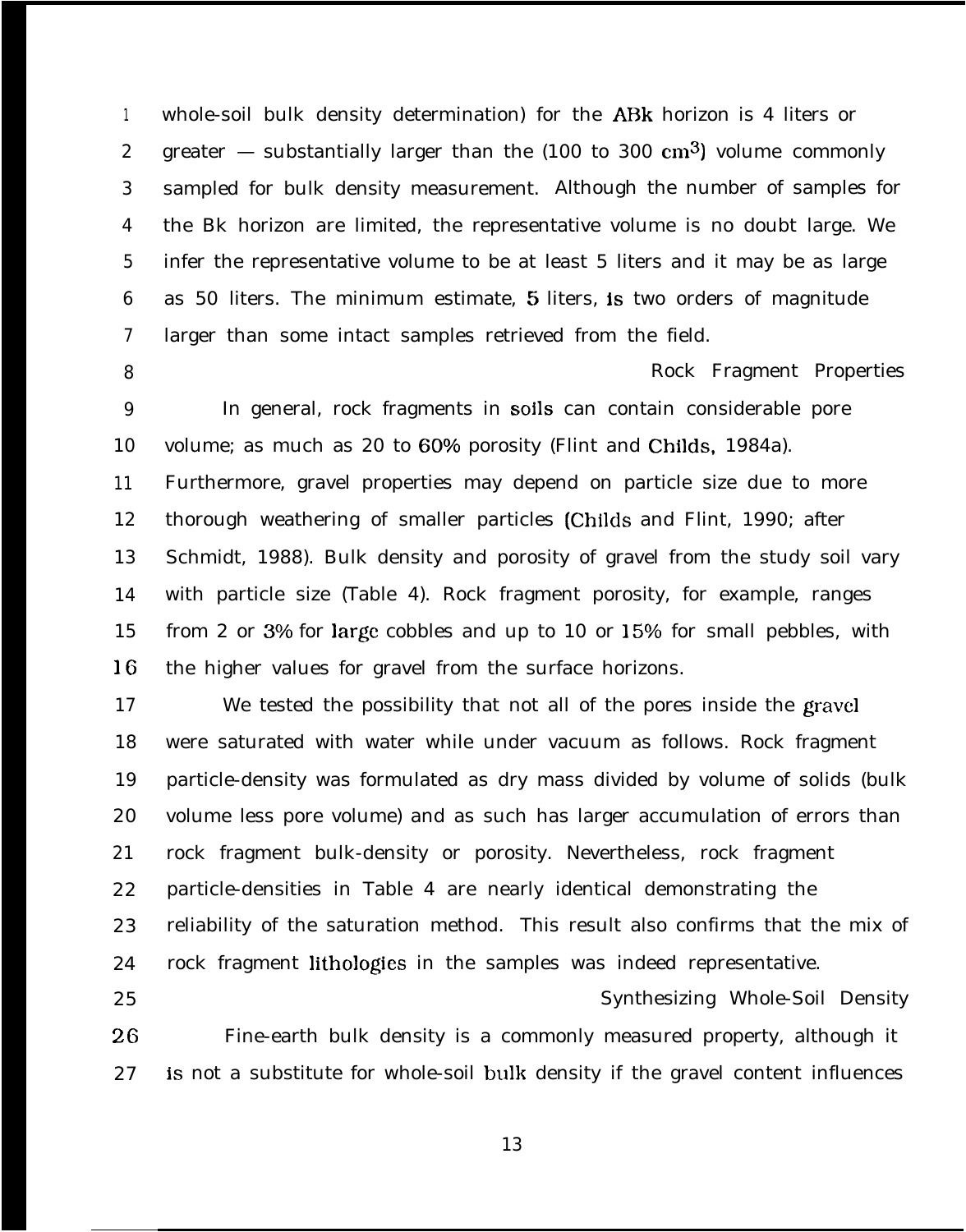1 2 3 4 5 6 7 8 the physical properties significantly. Fine-earth bulk density is, specifically, the mass of mineral soil <2 mm in size plus mass of organics, divided by the cumulative volume of fine-grained mineral solids, organic soljds, and voids (except, as defined here, those voids inside gravel) (Fig. 1). This density can be determined by subtracting the mass and the bulk volume of gravel inside an intact sample from the whole mass and whole volume of that sample, respectively (Soil Survey Staff, 1992, p.83). Our premise is that the reverse process should be a viable means of determining whole-soil bulk density.

\

9 10 11 12 13 14 15 16 17 18 19 20 2) 22 23 24 25 26 27 One should be able to synthesize a reliable whole-soil bulk density by starting with fine-earth mass and fine-earth bulk volume, from a relatively small intact sample, and adding in an appropriate mass and volume of gravel. At the close of this project, we learned that calculations such as this have been used by the National Cooperative Sojl Survey, but the method has not been published (Bob Grossman, pcrs. comm,, 1993). Here, we refer to this as "synthesized" whole-soil bulk density in contrast to sample bulk density. The mass of gravel that "should be" in the sample is calculated using equations in Fig, 1, but the calculation is described below for clarity. First, hypothetical total whole-soil mass equals fine-earth mass (in the intact sample) divided by percent of total mass that is fine grained for a large disturbed sample. The mass of gravel then equals total mass minus fineearth mass, The volume associated with the gravel mass would equal that mass divided by measured rock fragment bulk density. The procedure is simple if gravel properties (e.g. porosity) do not vary with particle size, such as for example, the gravel dominated by quartzite from the  $E$  12 soil on Table 4. The properties of gravel from the study soil do vary with particle size, and thus the gravel mass within each size class was treated as individual volume clcmcnts with unique properties (Fig. 1).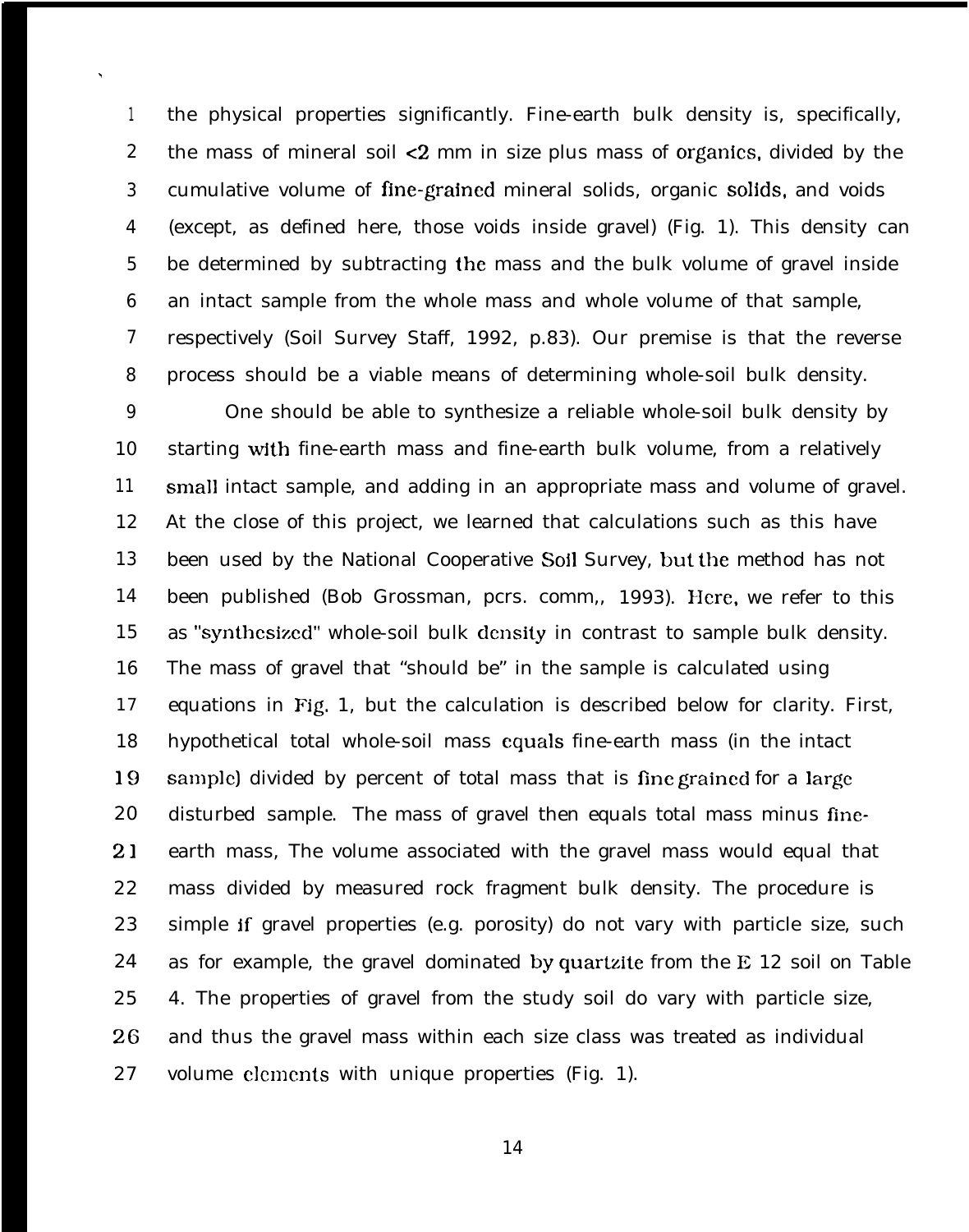1 2 3 4 5 6 7 The premise of synthesizing a reliable whole-soil bulk density is indeed viable, as illustrated in Fig. 2. Synthesized whole-soil bulk density data (Fig. 2B) have less scatter compared to the original intact-sample bulk density data (Fig. 2A), More importantly, the data are no longer strongly dependent on intact-sample volume, which we consider a positive result. We can make a stronger case for the reliability of this method after developing two subtleties.

8 9 10 11 12 13 14 15 16 17 18 19 20 21 22 23 24 25 26 27 First, does a pedon subsample produce the "best" results? Large soil pit samples may not be the most reliable means of determining physical properties of soils because field measurements are often less precise than laboratory measurements. For example, results from previous investigations that used water to determine volumes of small pits were largely unsatisfactory (McLintock, 1959; IIoward and Singer, 1981). Our field measurements arc limited by problems such as loss of mass to the wind, and the need to correct for variable moisture content, but two other problems arc potentially more significant. First, it is possible that soil from the ABk horizon was dislodged from the pit wall during excavation of the Bk horizon, and erroneously ascribed to the mass of the Bk pedon subsample. The second problem is that as the pit was filled with water the increasing hydrostatic head might have forced the plastic liner more tightly against the pit wall. It is possible, therefore, that water ascribed to the volume of the ABk sample might have actually flowed down into the space of the Bk pedon subsample. These two potential problems would have the same consequence, namely to underestimate the ABk pedon subsample bulk density and, at the same time, to overestimate the Bk pedon subsamplc bulk density. Notice in Fig.  $2B$  (and Fig. 3), the bulk density of the ABk pedon subsample is less than the whole-soil bulk densities synthesized from clod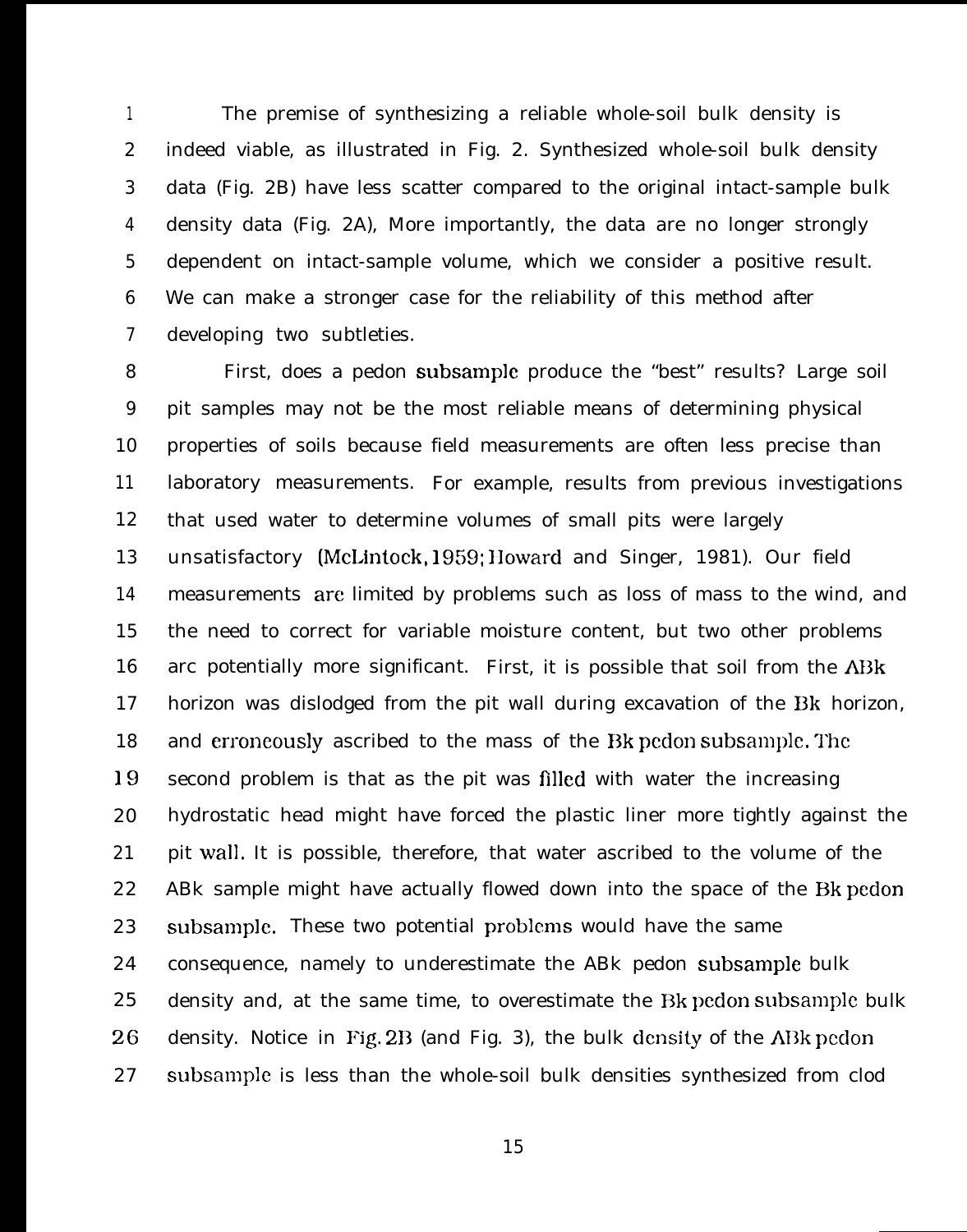1 2 3 4 data; but in contrast, the bulk density of the Bk pedon subsample is greater than the whole-soil bulk densities synthesized using intact clods from that horizon. Evidently, the large soil volumes did not entirely compensate for the problems described above.

5 6 7 8 9 10 11 12 13 14 15 16 17 18 19 20 2) 22 The second subtlety is caused by soil properties changing with depth in the Bk horizon. The surface horizon is discussed first for comparison. Within the ABk horizon, soil properties Including fine-earth bulk density and gravel content do not change significanUy with depth. Our results for the ABk horizon indicate that synthesized whole-soil bulk density is uniform with depth (Fig. 3), and does not depend on field-sample volume (Fig. 2B). The mean of the eleven synthesized whole-soil bulk density values is 1.45 g cm<sup>-3</sup>, with ranges about the mean of  $\pm 0.07$  g cm<sup>-3</sup> and standard deviations of  $\pm 0.04$  g cm<sup>-3</sup> or  $\pm 2.8$ %. The ABk results clearly demonstrates the utility of our method of synthesizing whole-soil bulk density. Results for the Bk horizon are affected by changing properties with depth. Below a depth of 27 cm, both fine-earth bulk density (data in Table 3) and gravel content increase with depth. On Fjg, 3, synthesized whole-soil bulk density values increase with depth in the Bk horizon, and offer an explanation of the slight dependence that the data has on sample volume in Fig.  $2B$  – smaller samples with lighter densities were taken, quite by accident, from higher in the soil profile. With this observation, we suggest that the Bk horizon data set also supports our method of synthesizing whole-soil bulk density.

23 24 25 26 27 One last point is that the large disturbed samples were taken from the whole depth range of the major horizons, but intact samples were only 5 to 20 cm thick, The synthesized whole-soil bulk density values for the Bk horizon in Fig. 3, therefore, are not specific to the minor horizons sampled because they were forced by the calculations (Fig, 1) to resemble the average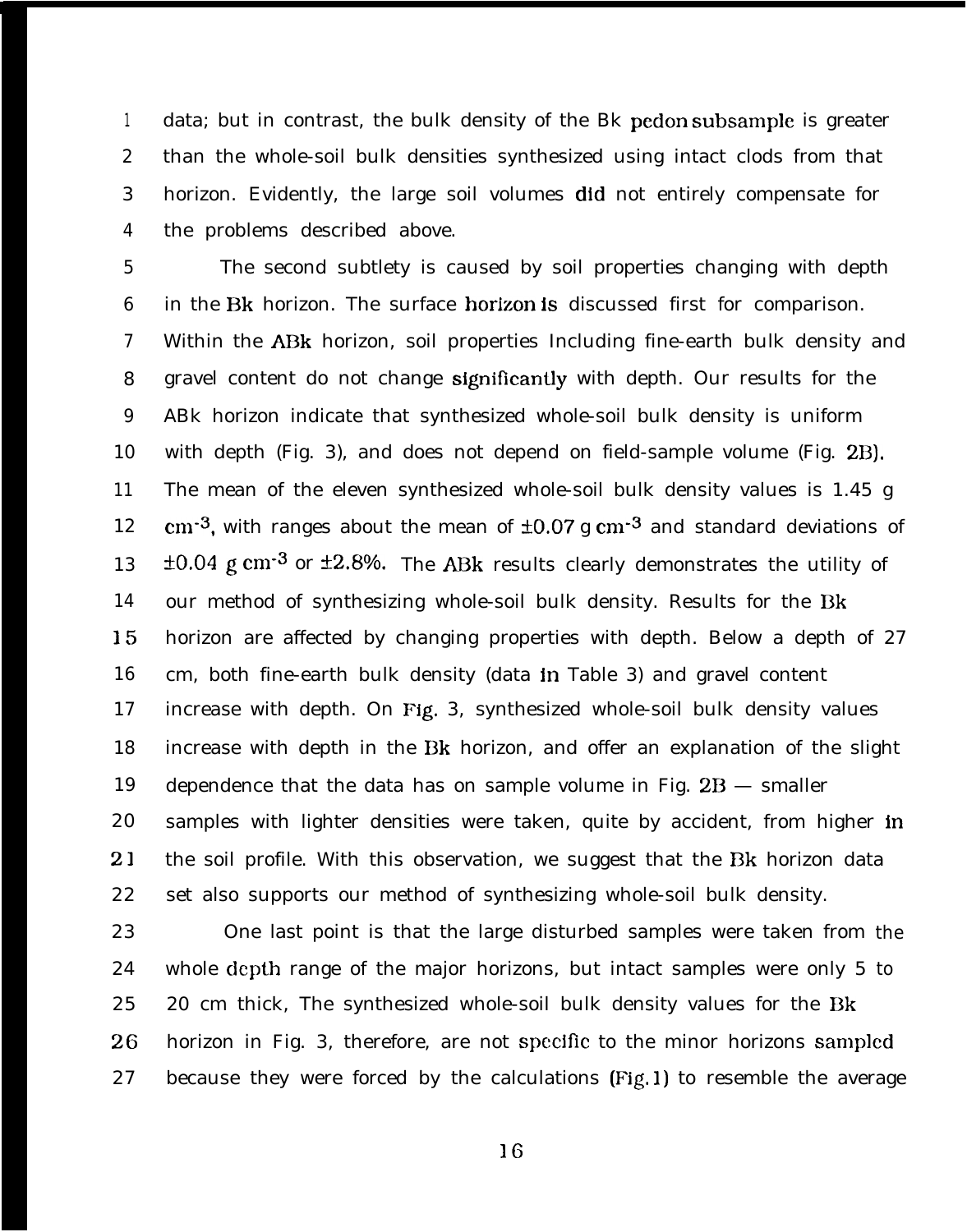1 2 3 4 5 condition of the Bk horizon. Thus the increase in estimated densities with depth in Fig. 3 is entirely the artifact of increasing fine-earth bulk density with depth, Disturbed samples should be taken from only the horizon whose average conditions are of interest, be that an entire soil profile or a thin horizon.

6 7 8 9 10 11 12 13 14 15 16 17 18 19 20 21 22 23 24 The discussions above lead us to conclude that knowledge of the representative volume of a soil of a given texture is not all that is required to produce accurate and useful results. The position of a sample In space, and its three dimensional shape, are also important because soil properties vary laterally as well as with depth. In pedon sampling the lateral variability of soil properties is often considered noise, whereas the changing of properties with depth is considered the information signal. A small sample  $(0.100 \text{ cm}^3)$  will not obscure the signal, but cannot integrate the noise. Large pit samples, such as our pedon subsamples, are inevitably about as deep as they are wide. 'l'hey absorb lateral variability, but in the process also integrate properties over a significant depth range. Bulk density synthesis can alleviate this signal/noise problem in gravely soils. For example, consider the objective of determining whole-soil bulk density for a 10 cm thick gravelly horizon, intact loaf-sized  $(21000 \text{ cm}^3)$  samples could easily be obtained for measurement of fine-earth bulk density, and a large  $(240 \text{ kg})$ disturbed sample could, with care, be extracted over a wide area of that thin horizon for measurement of representative mass-size distribution. The rcsulting synthesized whole-soil bulk density would integrate lateral variability without obscuring the horizon-specific signal.

25 26 27 Having established that together representative-mass size distribution, gravel properties, and fine-earth bulk densities can be used to synthesize whole-soi] bulk densities, we should know two things: 1 ) the minimum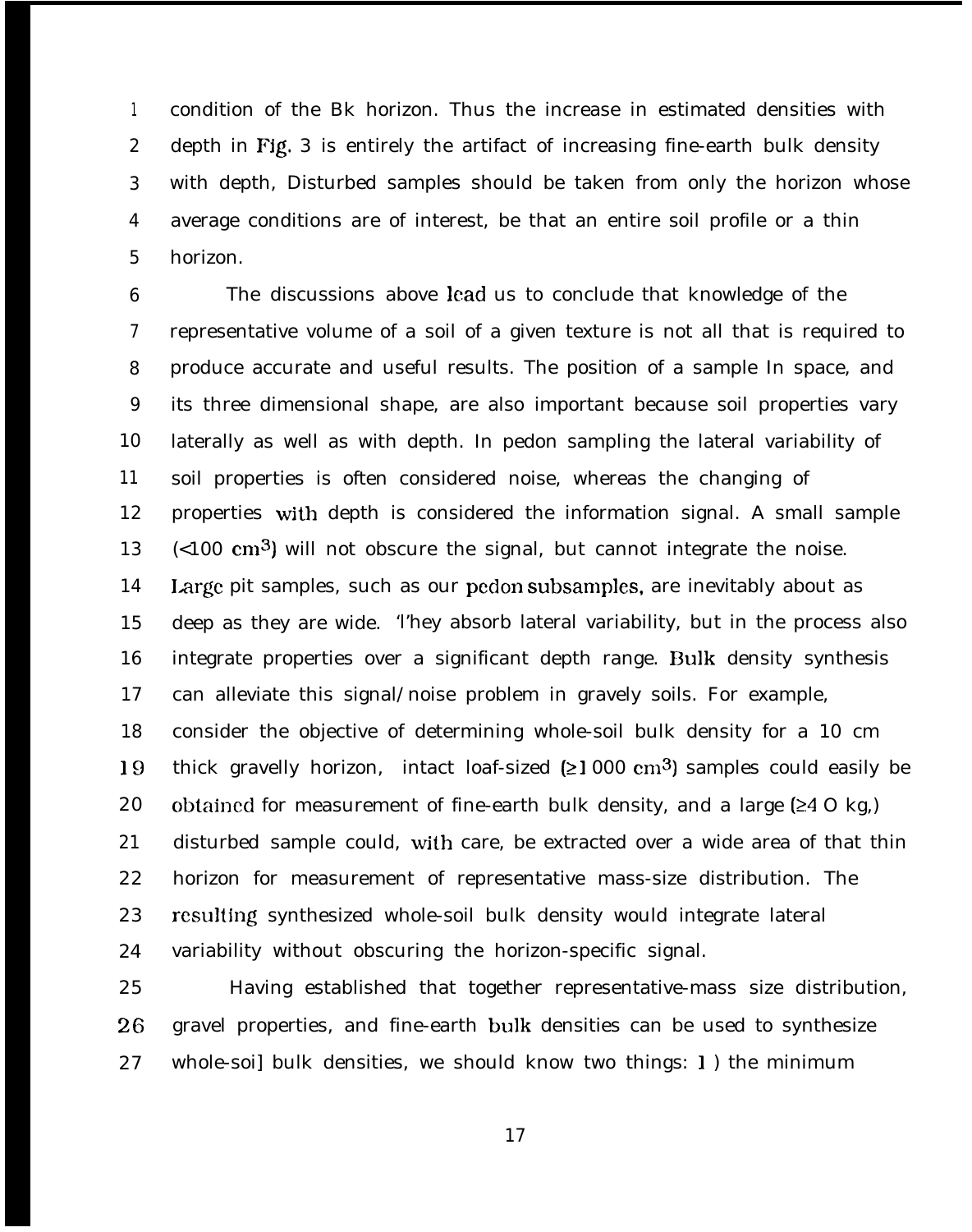$\mathbf{1}$ sample volume required to obtain reliable fine-earth bulk densities, and 2)  $\overline{2}$ the minimum sample mass required to obtain reliable particle size- $\overline{3}$ distribution.

 $\overline{4}$ 

Representative Volume for Fine-Earth Density  $5<sup>5</sup>$ The representative intact volume for fine-earth bulk density 6 determination is much less than that for whole-soil bulk density  $\overline{7}$ determination. For ABk horizon intact samples (Table 3), which range in volume from 105 to 5455  $cm^3$ , the average fine-earth bulk density is 0.96 g 8  $cm<sup>-3</sup>$  with standard deviation of 0.04 g  $cm<sup>-3</sup>$  or 4%. More importantly, there 9 10 is no dependence of fine-earth bulk density on sample size. Because no samples were smaller than  $100 \text{ cm}^3$ , we can not determine  $11$ whether the representative volume is smaller than that. Therefore, in the  $12<sup>2</sup>$ 

13 future we will take samples with volumes larger than 200  $\text{cm}^3$  from horizons  $14$ with 30 to 40% gravel (by volume) for determination of fine-earth bulk 15 density. For the Bk horizon, there is a slight dependence of the data on 16 volume due to increasing fine-earth bulk density with depth as discussed previously. Conclusions are therefore limited, thus in the future we will  $17$ attempt to take samples with volumes close to  $1000 \text{ cm}^3$  for determining 18 19 fine-earth bulk density of horizons with 50-60% gravel by volume,

20 Representative mass for particle-size distribution 21 Choosing a disturbed sample mass that will yield accurate particle  $22<sub>2</sub>$ size distribution is important for utilizing our method of synthesizing 23 whole-soil properties. Two citations (ASTM, 1992; sections D 75 and D 2487) provide guidance for choosing an appropriate sample mass, but their 24 25 suggestions are large and may be cxccssive. Both methods rely on 26 maximum or "maximum nominal" size of aggregates. Our study soil contains fcw rock fragments larger than 10 cm, and no rocks larger than  $27<sub>2</sub>$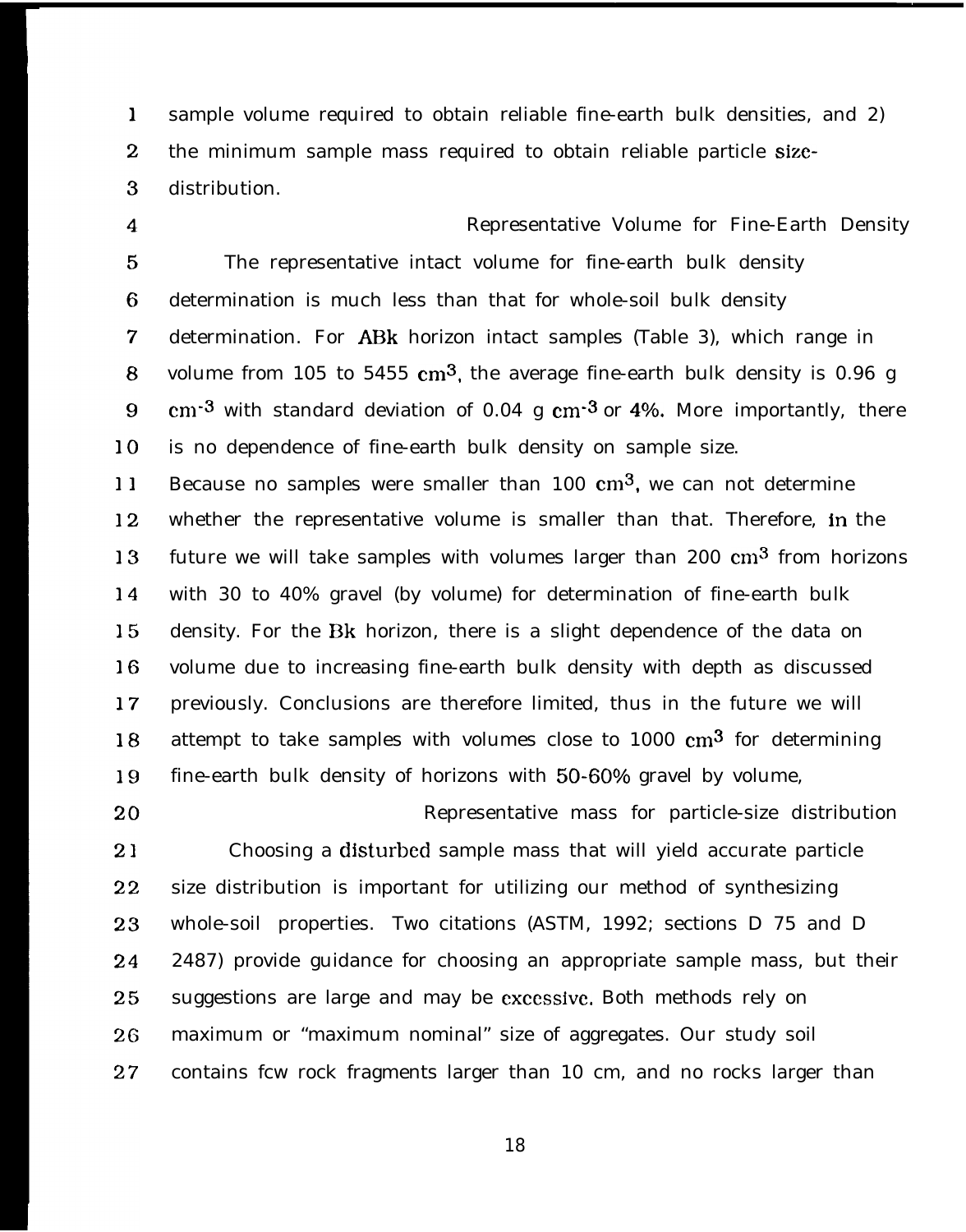1 2 3 4 5 6 7 8 9 10 11 12 13 14 15 cm. Extrapolation of the ASTM linear relationship (section D 75, p. 70, Table 1) suggests we should used a sample mass of 200 or 300 kg to determine particle size distribution. This mass is large, half of themass"of our A13k pedon subsample, but admittedly, the purpose of that guideline includes sampling prospective gravel mines. For the purpose of classifying soils, ASTM (section D 2487, p. 327) provides a table of data that constitutes a semi-logarithmic relationship of suggested sample size, however their maximum particle size does not exceed 7.5 cm. Extrapolating their relationship to 10 cm indicates a mass of 200 kg should be used. Extrapolation for soils with larger rock fragments, although probably, indicates thousands of kilograms should be used. We have data that are relevant to this problem. First, it should be stated that for our synthesis method the critical information is the percent of whole soil mass that is larger than 2 mm. The distribution of mass

15 16 17 18 19 20 21 within the various large size-classes is of secondary importance. In Fig. 4, therefore, percent of total mass that is larger than 2 mm is plotted against sample mass. Scatter in the data indicates that samples less than 10 kg are unreliable, but the more massive samples have nearly identical percent gravel values. For our gravely to extremely gravely horizons we used  $\approx 40$  kg samples for determining the entire mass-size distribution, the same as the compromise mass suggested by the Soil Survey Staff (1992, p. 76).

22 Samples >400 kg are impractical and appear to be unnecessary.

- 23
- 24

#### **CONCLUSIONS**

25 26 27 1) The representative volume for whole-soil bulk density is large for soils with significant gravel content. For the soil horizon containing 34?40 gravel by volume it is 4 liters or larger, and for the soil horizon containing  $54\%$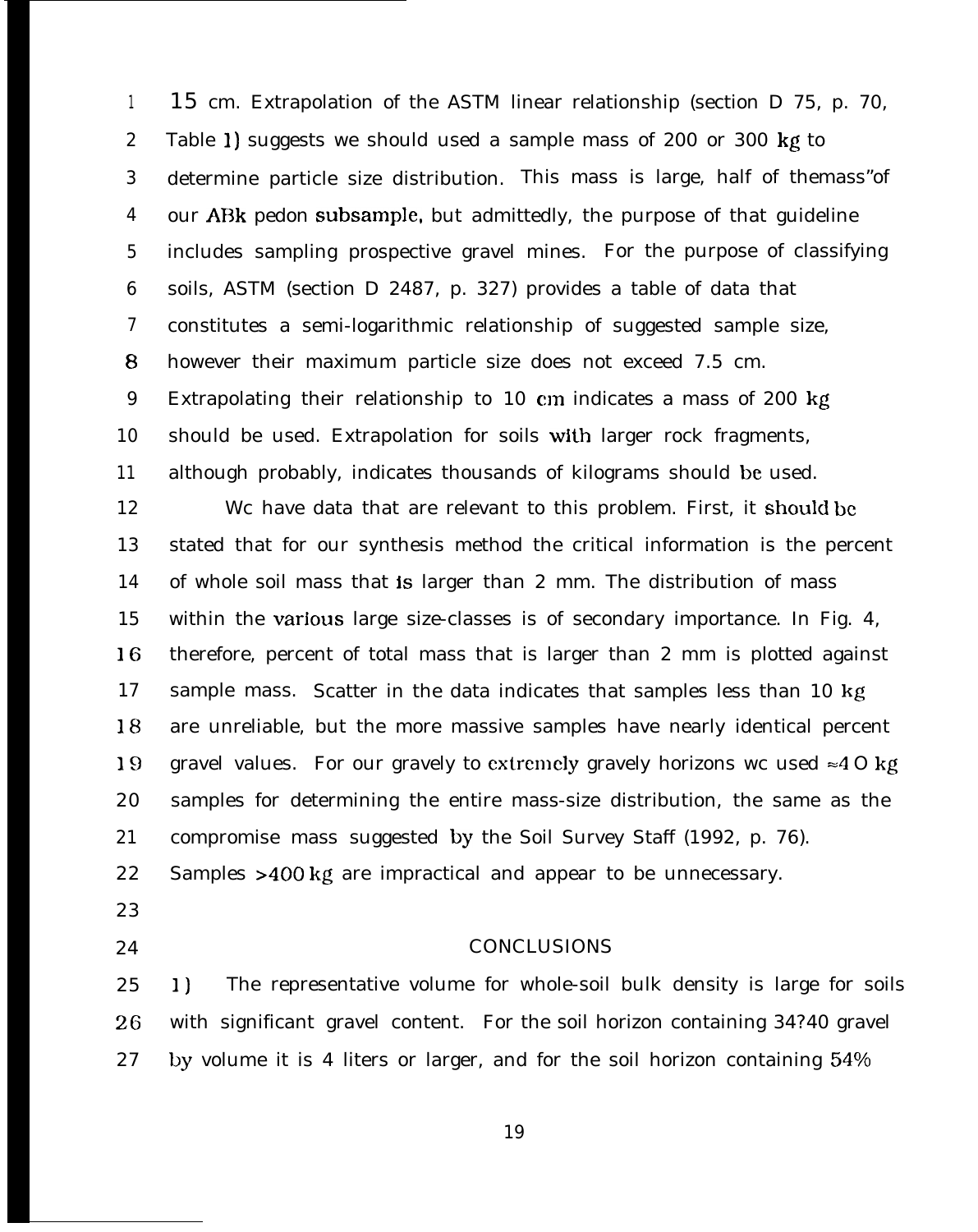1 2 3 gravel by volume it is at least 5 liters and possibly as large as 50 liters. For similar soils, measurement of whole-soil bulk density may be in error if field-sample volumes are smaller than the above guidelines.

4 5 6 7 8 9 2) The representative volume for fine-earth bulk density determination is smaller than that for whole-soil bulk density determination. For the soil horizon containing 34% gravel, the representative field-sample volume may bc less than 0.1 liters. However, for gravelly to extremely gravelly soils we strongly recommend field-sample volumes between 0.2 liters and 1 liter for fine-earth bulk density determination.

10 11 12 13 14 15 16 17 18 19 20 3) Whole-soil bulk density and porosity can be reliably synthesized knowing: 1) fine-earth bulk density and porosity, 2) rock fragment bulk densities and porosities, and 3) representative particle-size distribution, This is a viable alternative to processing large, intact, representative volume samples; and is a positive conclusion for two reasons. First, truly representative intact samples may be too large to handle. Second, previous studies of gravelly soil that produced unreliable bulk densities because sample volumes were too small (or where only fine-earth properties were calculated) need not bc discarded. The situation can be reconciled by obtaining a large (>4 O kgl disturbed sample from the original soil and following the procedure described here.

21 22 23 24 4) Our method of synthesizing whole-soil properties promjscs to be quite useful for detailed investigations of soils with thin horizons. The method allows integration of lateral variability in the soil without averaging properties over a large depth range.

25 26 27 5) Sampling entire soil pits with very large volumes (> 100,000 Liters) arc not necessary or even desirable for measurement of densities and porosities of gravcl]y soil, This conclusion is fortunate considering the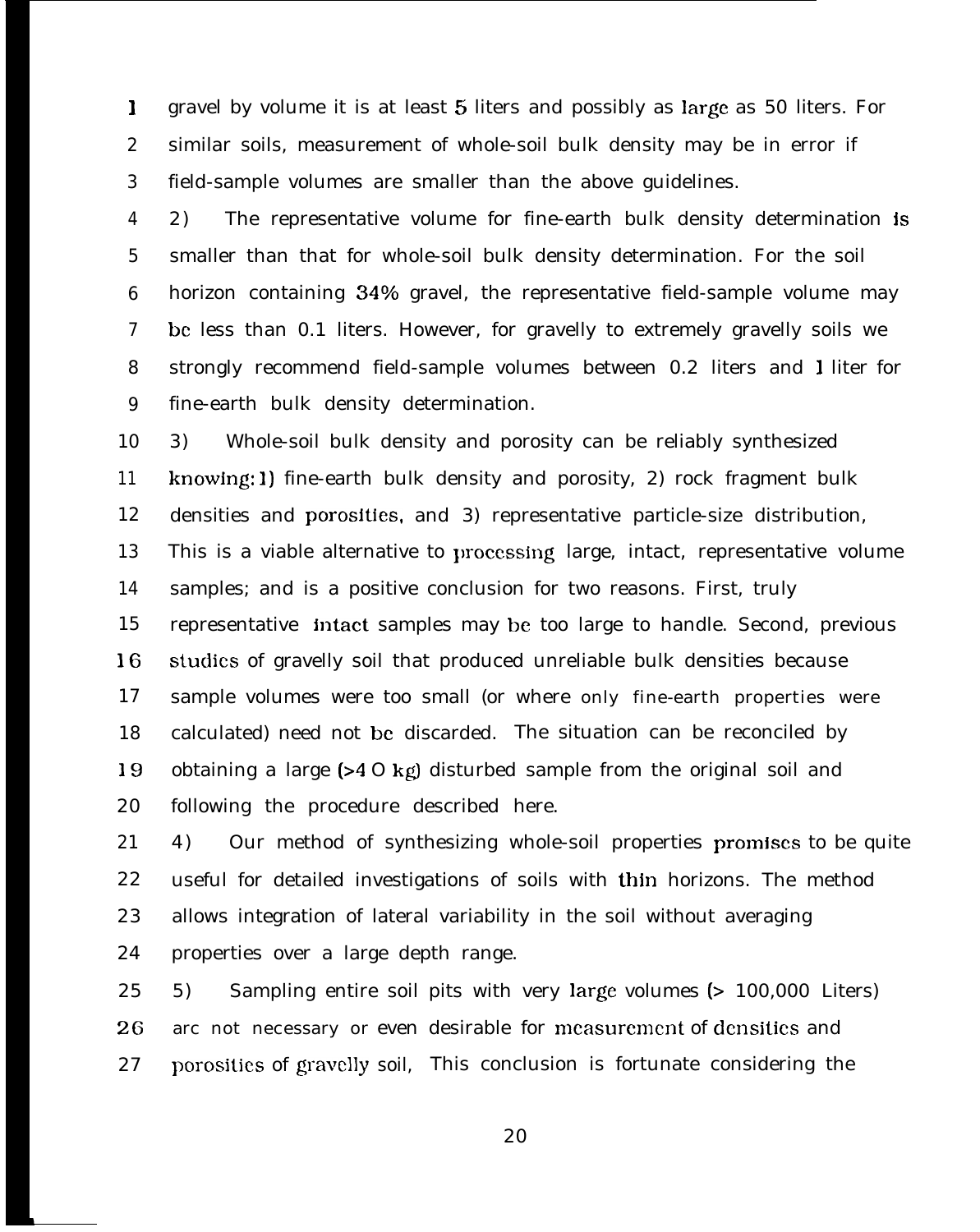<sup>1</sup> extreme effort required to obtain such samples. On a theoretical level, huge 2 samples integrate lateral variability in the soil at the expense of averaging 3 properties over a large depth range. This consequence may be inconsistent 4 with research objectives. On a practical level, a huge soil volume may not 5 entirely compensate for potential errors involving measurement of mass, 6 and the uncertainty in measurement of large volumes in the field.

7 6) It is impossible to extract an intact sample from some soils. We found 8 this to be the case for the CBk horizon of our study soil which contains 77% 9 gravel by volume and 80% gravel by mass. In such cases, jn situ volume 10 measurement is unavoidable and we recommend a device (refined by Flir t 11 and Childs, 1984b) that measures the volume of small (<15 liters) soil pi s 12 or irregular holes using lightweight epoxy beads, Our method of 13 synthesizing results may still be employed If 15 liters is not considered 14 adequate or cannot be obtained.

#### 15 ACKNOWLEDGMENTS

16 17 18 19 20 21 22 23 24 We would like to acknowledge Gordon Vaden for back hoe expertise, Wiley Smith and the Mackay Volunteer Fire Department for delivering water, and Mat Gleason for help sieving and weighing gravel. We appreciate Bob Enis and the U.S. Forest Service for land-use permits, David Hendricks and Sheri Musil for advice and laboratory equipment, and Elise Pendall and Laurie Wirt for review of an early manuscript. This paper was improved significantly by editorial reviews by W. D. Ncttleton, R, Grossman, and an anonymous reviewer. Research support was provided, in part, by the Jet Propulsion Laboratory on contract to NASA Land Processes Division,

25

#### **REFERENCES**

26 27 ASTM. 1992. Annual Book of ASTM Standards. Construction, Section 4. Volume 04.08. Am. Sot, for Testing Materials. l'hiladclphia PA,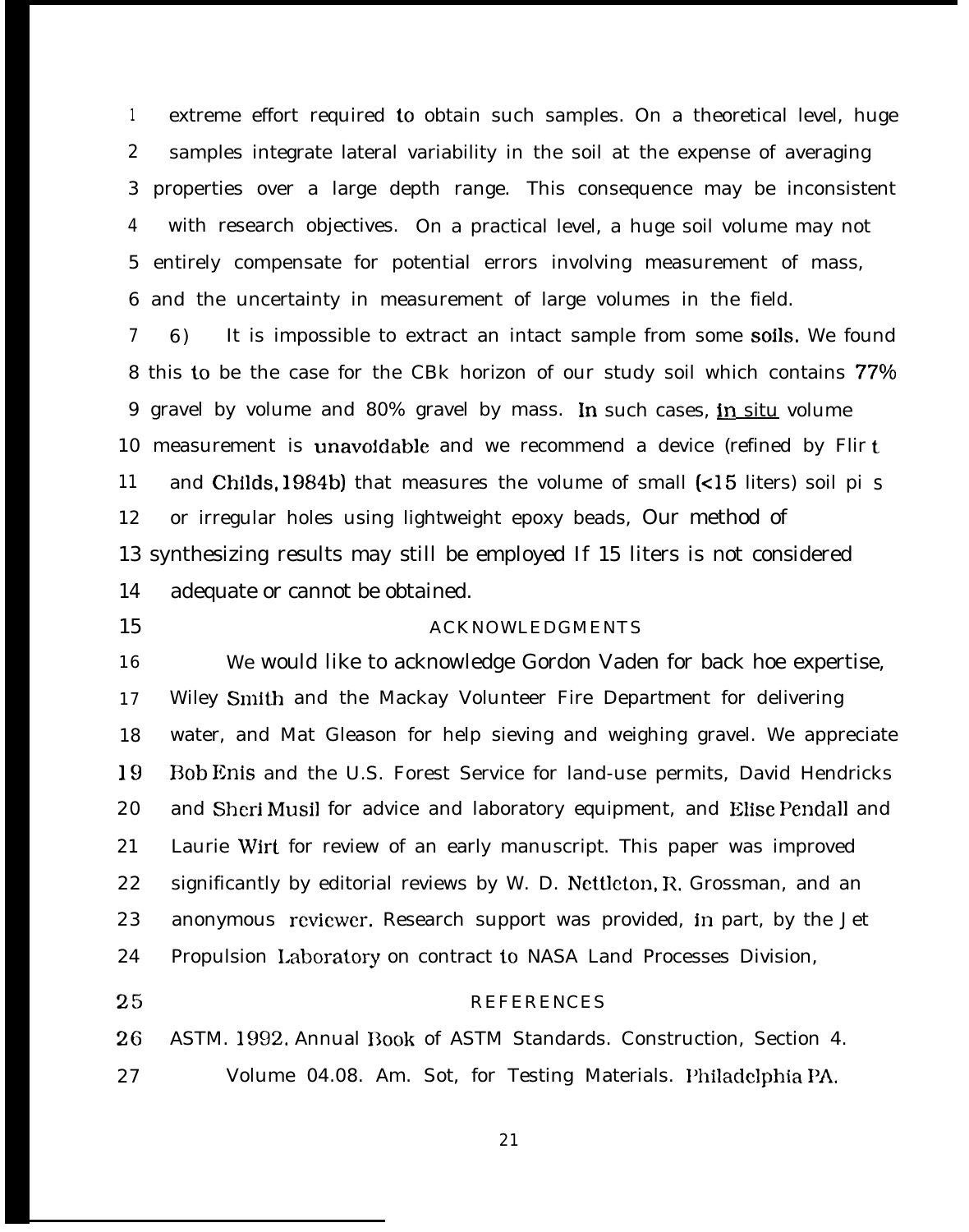| $\mathbf{1}$     | Andraski, B.J. 1991. Balloon and core sampling for determining bulk density             |
|------------------|-----------------------------------------------------------------------------------------|
| $\boldsymbol{2}$ | of alluvial desert soil. Soil Sci. Sot. Am. J. 55:1188-1190.                            |
| 3                | Brakensiek, D. L., W.J. Rawls, and G.R. Stephenson. 1986. A note on                     |
| $\boldsymbol{4}$ | determining soil properties for soils containing rock fragments.                        |
| $\mathbf 5$      | Journal of Range Management 39:408-409.                                                 |
| $\boldsymbol{6}$ | Chadwick, O.A., G.H Brimhall, D.M. Hendricks. 1990. From a black box to a               |
| 7                | gray box -- Mass balance interpretation of pedogenesis.                                 |
| 8                | Geomorphology 3:369-390.                                                                |
| 9                | Childs, S.W., and A. I Flint, 1990. Physical properties of forest soils                 |
| 10               | containing rock fragments. p. 95-121. $\underline{\text{in}}$ S. Gessel (cd.) Proc. 7th |
| 11               | North American Forest Soils Conference. Edmonton Alberta.                               |
| 12               | Flint, A.L., and S. Childs. 1984a. Physical properties of rock fragments and            |
| 13               | their effect on available water in skeletal soils. p. 91-103. In J. Il.                 |
| 14               | Nicols, P. I Brown, and W.J. Grant (cd.) Erosion and productivity of                    |
| 15               | soils containing rock fragments. Special Publication #13. Soil Sci.                     |
| 16               | Sot. Am. Madison, WI.                                                                   |
| 17               | Flint, A.I, and S, Childs. 1984b. Development and calibration of an                     |
| 18               | irregular hole bulk density sampler. Soil Sci. Sot. Am. J. 48:374-                      |
| 19               | 378.                                                                                    |
| 20               | Howard, R. F., and M.J. Singer. 1981. Measuring forest soil bulk density                |
| 21               | using irregular hole, paraffin clod, and air permeability. Forest Sci.                  |
| 22               | 27:316-322.                                                                             |
| 23               | McLintock, T.F. 1959. A method for obtaining soil-sample volumes in stony               |
| 24               | soils. Journal of Forestry 57:832-834.                                                  |
| 25               | Machette, M.N. 1985, Calcic soils of the American southwest. in D.L. Weide              |
| 26               | and M.L. Faber (eds.) Soils and Quaternary geology of the                               |
| 27               | southwestern United States. Spec. Pap. Geol. Sot, Am. 203:1-22,                         |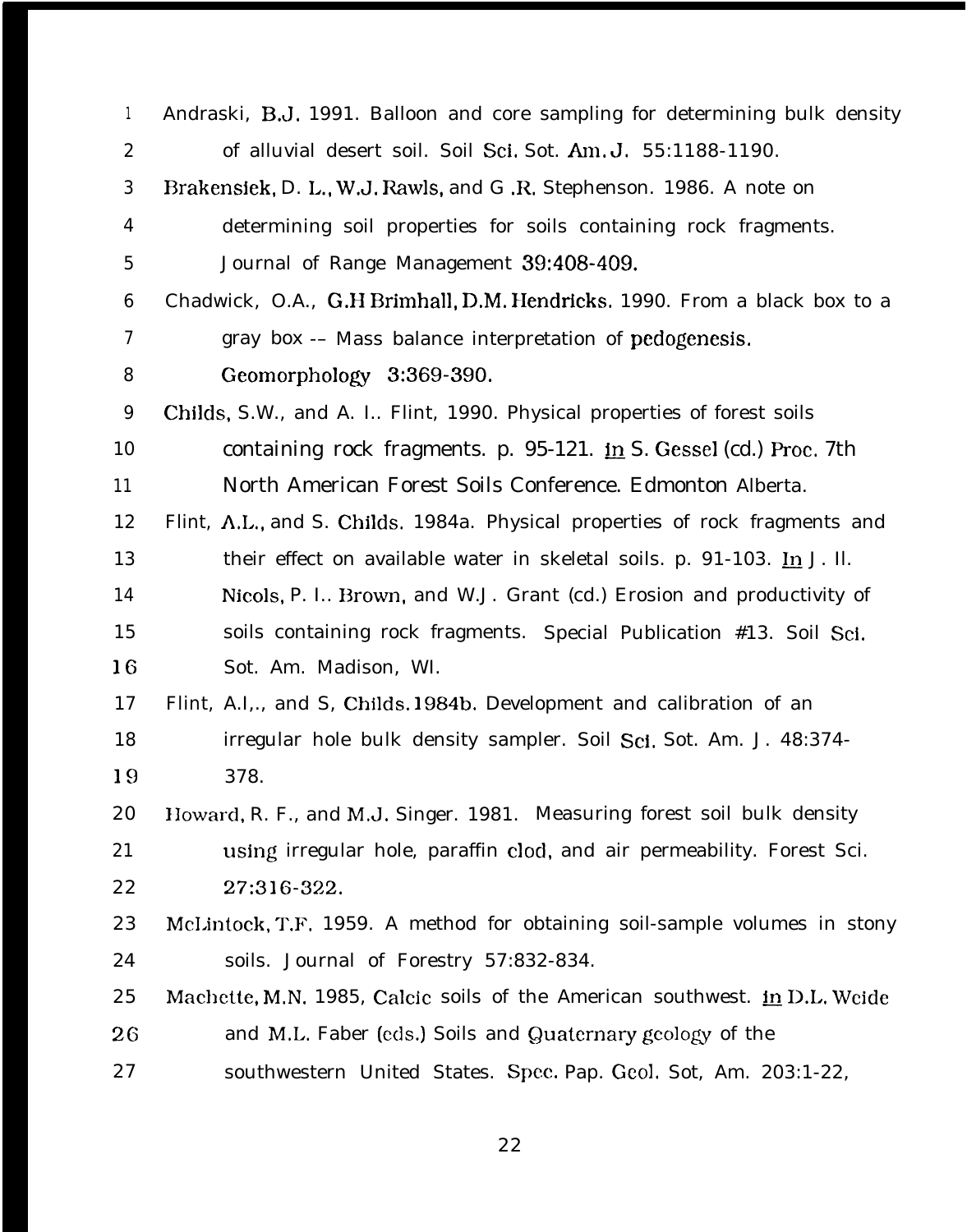| 1                | Pierce, K, L., and W.E. Scott. 1982. Pleistocene episodes of alluvial-gravel    |
|------------------|---------------------------------------------------------------------------------|
| $\boldsymbol{2}$ | deposition, southeastern Idaho. p. 685-702, in B. Bonnichsen and                |
| 3                | R.M. Breckenridge (cd.) Cenozoic geology of Idaho. IBMG Bull. 26.               |
| $\boldsymbol{4}$ | Idaho Bureau of Mines and Geology. Moscow, ID.                                  |
| $\overline{5}$   | Schmidt, M.R. 1988. Classification of upland soils by geomorphic and            |
| $\boldsymbol{6}$ | physical properties affecting infiltration at Yucca Mountain, Nevada.           |
| 7                | M.E. thesis. Colorado School of Mines, Golden CO.                               |
| 8                | Shipp, R. F., and R.P. Matelski. 1965. Bulk-density and coarse-fragment         |
| 9                | determinations on some Pennsylvania soils. Soil Sci, 99:392-397.                |
| 10               | Soil Survey Laboratory Staff. 1992. Soil Survey Laboratory Methods Manual,      |
| 11               | SSIR #42, 2.0:400.                                                              |
| 12               |                                                                                 |
| 13               | <b>Figure Captions</b>                                                          |
|                  |                                                                                 |
| 14               | Fig. 1. All equations used in this study for calculations of bulk densities and |
| 15               | porosities, and example data and results for intact soil clod $#5$ .            |
| 16               | Fig. 2. Graphs of bulk densities plotted against field-sample volume. Open      |
| 17               | circles are used for the ABk horizon (34% gravel by volume) and closed          |
| 18               | circles are for the Bk horizon (54% gravel), The size of plotted symbols        |
| 19               | indicate sample type: small symbol - intact clod; large symbol - pedon          |
| 20               | subsamples.                                                                     |
| 21               | Fig. 3. Synthesized whole soil bulk densities (closed circles) are plotted      |
| 22               | against depth, with intact-sample depth ranges shown as bars, Pedon             |
|                  | subsamples are indicated by rectangles defined by bulk density error ranges     |
|                  | and sarnple-depth ranges.                                                       |
| 23<br>24<br>25   | Fig. 4. Percent of total mass, that is larger than 2 mm, is plotted against     |
| 26               | sample mass for samples from gravely to extremely gravely horizons.             |

**b**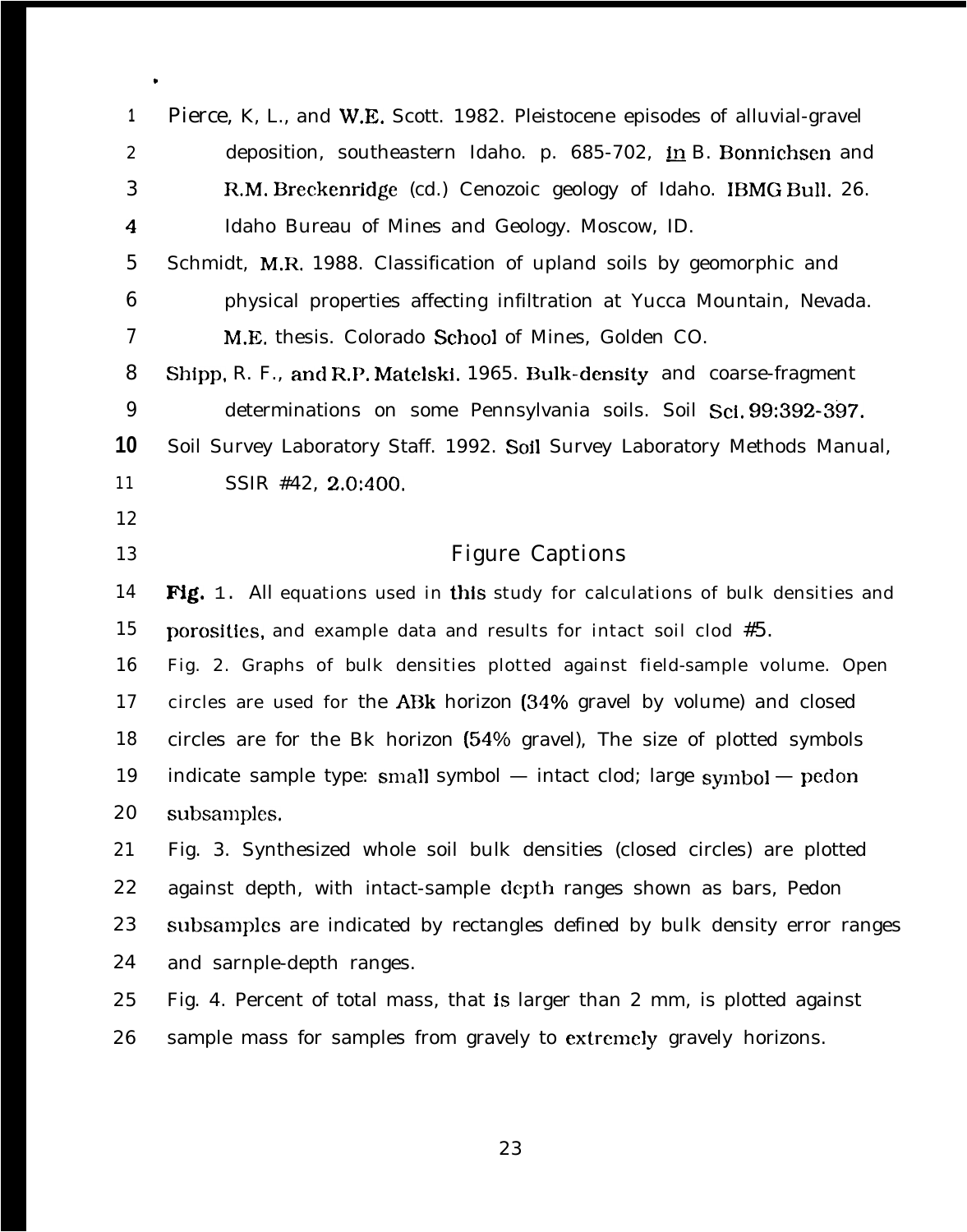| <b>Description</b>            | Label           | <b>Units</b>                 | <b>ABK</b> | <b>Bk</b><br><b>Horizon Horizon Horizon</b> | <b>CBK</b> |
|-------------------------------|-----------------|------------------------------|------------|---------------------------------------------|------------|
| <b>Depth Range</b>            |                 | cm                           | $O - 27$   | $27 - 62$                                   | 62-109     |
| Mass of gravel, (>2 mm)       | M>2             | kg                           | 254        | 584                                         | 1008       |
| <b>Estimate of fines lost</b> |                 | kg                           | 20         | 10                                          | 20         |
| Mass of all fines (<2 mm)     | M <sub>2</sub>  | kg                           | 183        | 226                                         | 251        |
| <b>Mass Total</b>             | МT              | kg                           | 437        | 810                                         | 1259       |
| <b>Mass Error</b>             | M <sub>±</sub>  | kg                           | 10         | 10                                          | 10         |
| <b>Volume of sample</b>       | <b>VT</b>       |                              | 317        | 410                                         | 528        |
| <b>Volume Error</b>           | $\mathbf{v}^*$  | L                            | 10         | 10                                          | 10         |
| % of VT as bulk gravel        | %Vbk>2          | %                            | 34         | 54                                          | 77         |
| Vol. of voids in gravel       | $\Sigma Vv>2$   | L                            | 10         | 17                                          | 27         |
| <b>Bulk Density of sample</b> | <b>BD</b>       | g cm $-3$                    | 1.38       | 1.97                                        | 2.38       |
| <b>Compounded BD Error</b>    | <b>BD+</b>      | $g \text{ cm}$ <sup>3</sup>  | 0.07       | 0.07                                        | 0.06       |
| <b>Porosity of sample</b>     | P               | $^{\prime}$ /0               | 47.6       | 29.4                                        | 10.2       |
| <b>Bulk Density of fines</b>  | BD <sub>2</sub> | $g \text{ cm}$ <sup>-3</sup> | 0.87       | 1.19                                        | 2.07       |
| <b>Porosity of fines</b>      | P <sub>2</sub>  | $'$ /0                       | 66.9       | 54.8                                        | 21.8       |

# **Table 1: Data and Properties of Pedon Subsamples**

\*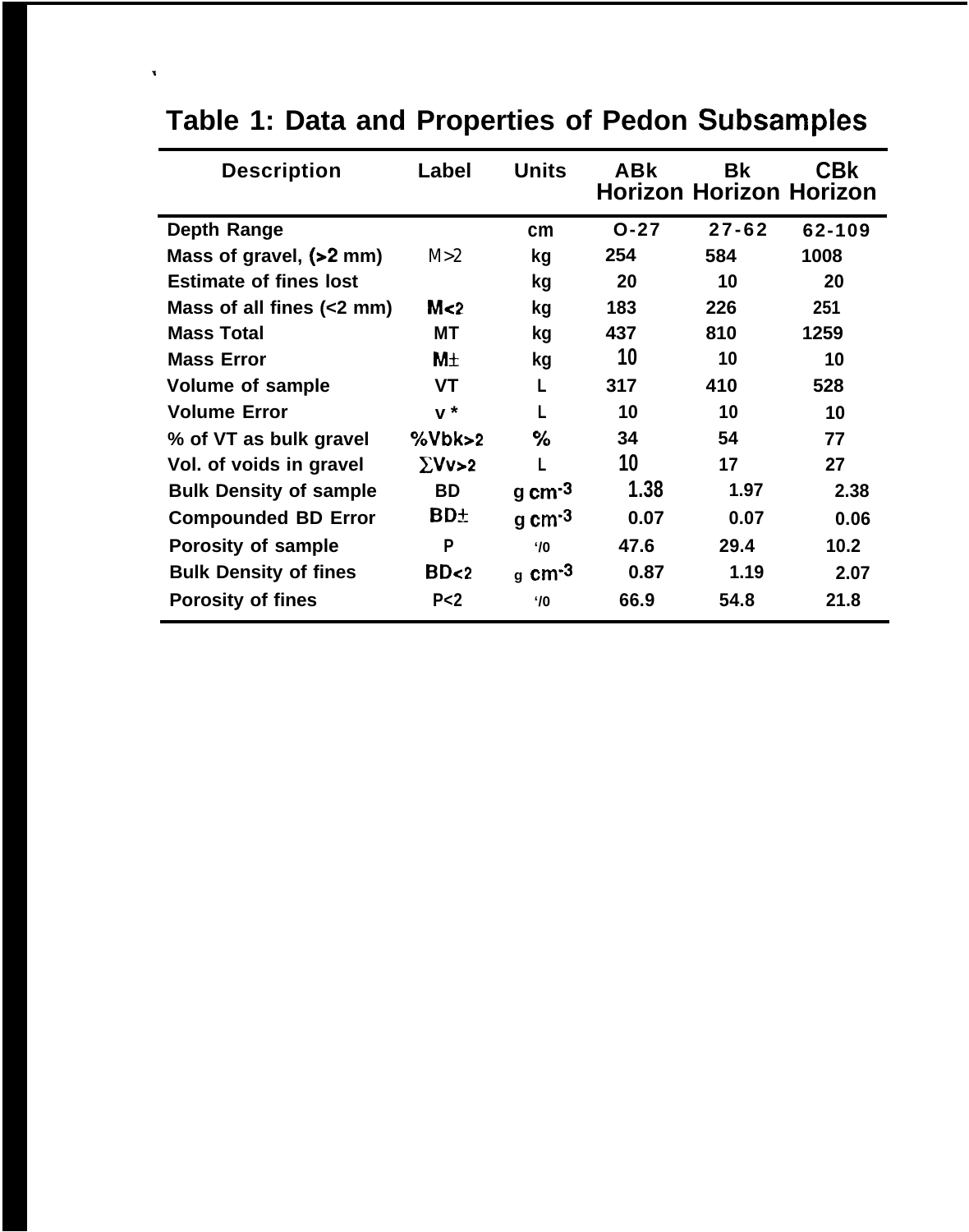|                             | <b>ABk Horizon</b> |                            |                   | <b>Bk Horizon</b>          | <b>CBk Horizon</b> |                            |  |
|-----------------------------|--------------------|----------------------------|-------------------|----------------------------|--------------------|----------------------------|--|
| <b>Size</b><br><b>Class</b> | Pedon<br>Subsample | <b>Disturbed</b><br>Sample | Pedon<br>Subsampe | <b>Disturbed</b><br>Sample | Pedon<br>Subsample | <b>Disturbed</b><br>Sample |  |
| mm                          | ℅                  | %                          | %                 | %                          | $\%$               | $\%$                       |  |
| 64                          | 2.1                | 2.0                        | 8.8               | 14.0                       | 6.0                | 10.6                       |  |
| 45                          | 2.8                | 1.8                        | 10.4              | 11.2                       | 7.2                | 7.4                        |  |
| 32                          | 3.7                |                            | 9.3               | 7.8                        | 7.7                | 9.7                        |  |
| 22.4                        | 5.3                | 4.6                        | 9.2               | 8.2                        | 10.7               | 12.4                       |  |
| 16                          | 6.0                | 6.7                        | 8.0               | 6.5                        | 10.0               | 10.5                       |  |
| 13.2                        | 3.7                | 4.2                        | 4.0               | 2.9                        | 5.1                | 4.7                        |  |
| 11.2                        | 5.4                | 5.5                        | 2.9               | 2.9                        | 5.5                | 4.6                        |  |
| 8                           | 8.7                | 8.9                        | 5.0               | 4.9                        | 7.9                | 6.6                        |  |
| 5.7                         | 7.2                | 7.4                        | 4.6               | 4.5                        | 6.8                | 5.7                        |  |
| 4                           | 5.3                | 5.5                        | 3.2               | 3.1                        | 4.8                | 4.0                        |  |
| 2.8                         | 4.2                | 4.3                        | 3.4               | 3.4                        | 4.4                | 3.7                        |  |
| $\overline{2}$              | 3.6                | 3.7                        | 3.3               | 3.2                        | 4.0                | 3.4                        |  |
| $2$                         | 42.0               | 43.0                       | 27.9              | 27.4                       | 19.9               | 16.7                       |  |
| Mass, g                     | 437,000            | 32,580                     | 809,000           | 42,660                     | 1,259,000          | 69,860                     |  |

Table 2: **Particle Size Distributions for Pedon Subsamples and Disturbed Samples.**

.,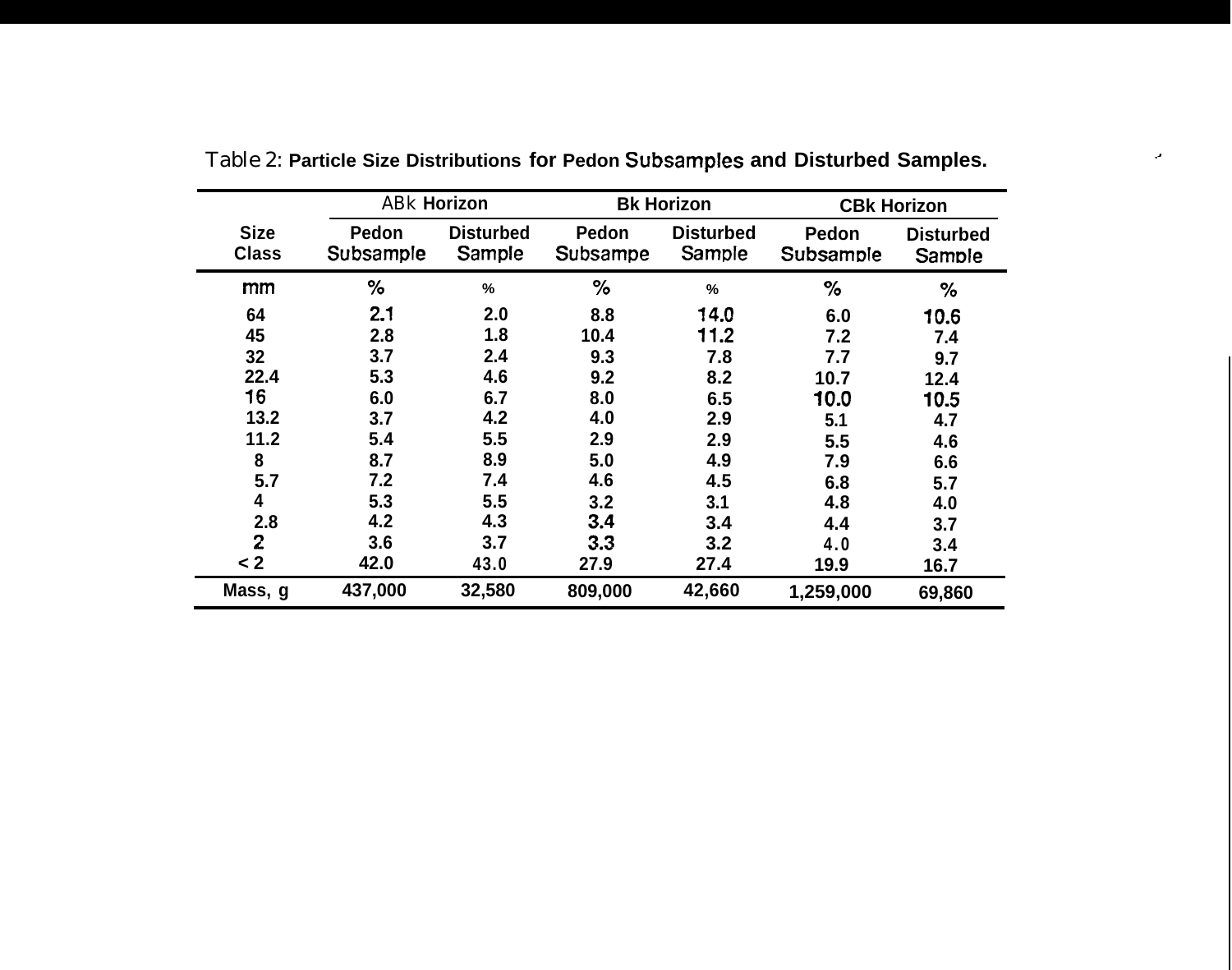| Table 3: Data and Results for Intact Soil Clods by Sample Number. |  |
|-------------------------------------------------------------------|--|
|-------------------------------------------------------------------|--|

|                                         |                 |                       | <b>ABK Horizon</b> |                         |                    |       |              |                      | <b>Bk Horizon</b> |      |      |                |             |              |               |      |       |      |                  |
|-----------------------------------------|-----------------|-----------------------|--------------------|-------------------------|--------------------|-------|--------------|----------------------|-------------------|------|------|----------------|-------------|--------------|---------------|------|-------|------|------------------|
|                                         |                 |                       | #1                 | #2                      | $\boldsymbol{t}$ 3 | - 14  | 21P1         | fP <sub>2</sub><br># | 1P3               | #1P4 | J3Pt | #3P2           | #3P3        | <b>#5 #6</b> |               | #7   | \$bP1 | #bP2 | I <sub>bP3</sub> |
| Measured for Sample                     |                 |                       |                    |                         |                    |       |              |                      |                   |      |      |                |             |              |               |      |       |      |                  |
| Depth of Sample                         |                 | cm                    | $5-17$             | $5 - 20$                | 12-27              | 17-27 | 10           | 10                   | 10                | 10   | 20   | 20             | m           |              | 40-50 35-60   | 3545 | 32    | 32   | 32               |
| Mass of gravel (.2 mm)                  | M > 2           | ø                     | 1579               | 4430                    | 889                | 4525  | 36           | 7s                   | 141               | 144  | 61   | 202            | 676         | 2050         | 7118          | 1676 | 14    | 126  | 192              |
| Mass of fines (<2 mm)                   | M <sub>2</sub>  | $\mathbf Q$           | 1365               | 4230                    | 1051               | 3446  | 67           | 126                  | 1?2               | 203  | 62   | 151            | 654         | 1431         | 3495          | 617  | 2s    | 74   | 159              |
| % of Total mass <2 mm                   | M <sub>2</sub>  | Y,                    | 47                 | 49                      | 54                 | 43    | 71           | 63                   | u                 | 59   | 57   | 47             | 49          | 41           | 33            | 27   | 65    | 37   | 45               |
| Macro-organics                          | Mo              | ø                     | 10                 | $\overline{\mathbf{c}}$ |                    | 4     | $\mathbf{o}$ | $\Omega$             | 0                 |      | O    | 0              | $\mathbf 0$ | $\mathbf{0}$ | 0             |      | 0     | 0    | 0                |
| <b>Mass Total</b>                       | <b>MT</b>       | q                     | 2974               | 6662                    | 1940               | 7975  | 122          | 201                  | 253               | 347  | 144  | 384            | 1332        | 3461         | 10613         | 2295 | 39    | 202  | 351              |
| <b>Mass Error</b>                       | Mt              | o                     | 6                  | 5                       | 2                  | 5     |              | -1                   |                   |      |      | -1             | з           | 3            | 5             |      | 1     | -1   |                  |
| Volume of sample                        | <b>VT</b>       | cm <sup>3</sup>       | 2?90               | 6101                    | 1463               | 545s  | 105          | 173                  | 176               | 259  | 116  | 273            | 646         | 20%?         | 5791          | 1236 | 31    | 117  | 223              |
| <b>Volume Error</b>                     | $v^*$           | cm <sup>3</sup>       | 18                 | 46                      | 18                 | 56    | 9            | 9                    | $\overline{7}$    | 7    |      | $\overline{7}$ | 13          | 33           | 40            | 23   | 6     | 7    |                  |
| Calculated for Sample                   |                 |                       |                    |                         |                    |       |              |                      |                   |      |      |                |             |              |               |      |       |      |                  |
| <b>Bulk Density of sample</b>           | <b>BD</b>       | $g_{cm}$ <sup>3</sup> | 1.36               | 1.42                    | 1,33               | 1,46  | 1.16         | 1.16                 | 1.44              | ?34  | 124  | 1.41           | 1.41        | 1.66         | 1.53          | 1.65 | 127   | 1,73 | 1.57             |
| Compounded BD Error                     | BD+             | g cm <sup>3</sup>     | 0.01               | 0.01                    | 0.02               | 0.02  | 0.10         | 0.06                 | 0.06              | 0.04 | 0.08 | 0.04           | 0.02        | 0.03         | 0.01          | 0.04 | 0.23  | 0.11 | 0.05             |
| Porosity of sample                      | P               | x                     | 46.5               | 46.0                    | 49.6               | 44.4  | 55.7         | 5s.8                 | 45.4              | 49.0 | 52.6 | 46.6           | 46.5        | 36.3         | 30.5          | 29.9 | 52.0  | 34A  | 40.3             |
| <b>Bulk Density of fines</b>            | BD <sub>2</sub> | g cm <sup>3</sup>     | 0.91               | 1.00                    | 0.97               | 0.97  | 0.67         | 0.90                 | 0.96              | 1.03 | 0.92 | 0.97           | 0.99        | 1.16         | 122           | 1.12 | 1.02  | 1.17 | 1.12             |
| Porosity of fines <2 mm                 | P<2             | $\sim$                | 65.4               | 62.0                    | 63.2               | 63.0  | 63.2         | 65.9                 | 63.5              | 60.9 | 65.0 | 63.2           | 622         | 55.3         | 53.6          | 57.6 | 61.5  | 55.6 | 57.5             |
| Synthesized for whole soil (.)          |                 |                       |                    |                         |                    |       |              |                      |                   |      |      |                |             |              |               |      |       |      |                  |
| <b>Mass Total</b> "                     | <b>MT</b>       | $\bullet$             | 3215               | 9618                    | 2440               | 7999  | 201          | 293                  | 261               | 472  | 191  | 421            | 1517        |              | 5227127672252 |      | e2    | 271  | 500              |
| Volume of gravel . EVblo-2° cm3<br>Bulk |                 |                       | 774                | 2363                    | 567                | 1925  | 46           | 71                   | 63                | 114  | 46   | 101            | 365         | 1546         | 3776          | 666  | 27    | 60   | 172              |
| <b>Bulk Density</b> *                   | <b>BD</b>       | q cm <sup>3</sup>     | 1.40               | 1,49                    | 1.46               | 1A6   | 1.46         | 1.39                 | 1.45              | 7.52 | 1,41 | 1,43           | 1,48        | 1.90         | 7.93          | 1.65 | 1.77  | 1.69 | 1.6s             |
| Porosity "                              | p.              | $\infty$              | 46.7               | 43.3                    | 445                | 44.4  | 44.6         | 47.2                 | 44.6              | 42.4 | 46.3 | 44.6           | 43.6        | 26.3         | 27.2          | 30.0 | 33.0  | 26.6 | 29.9             |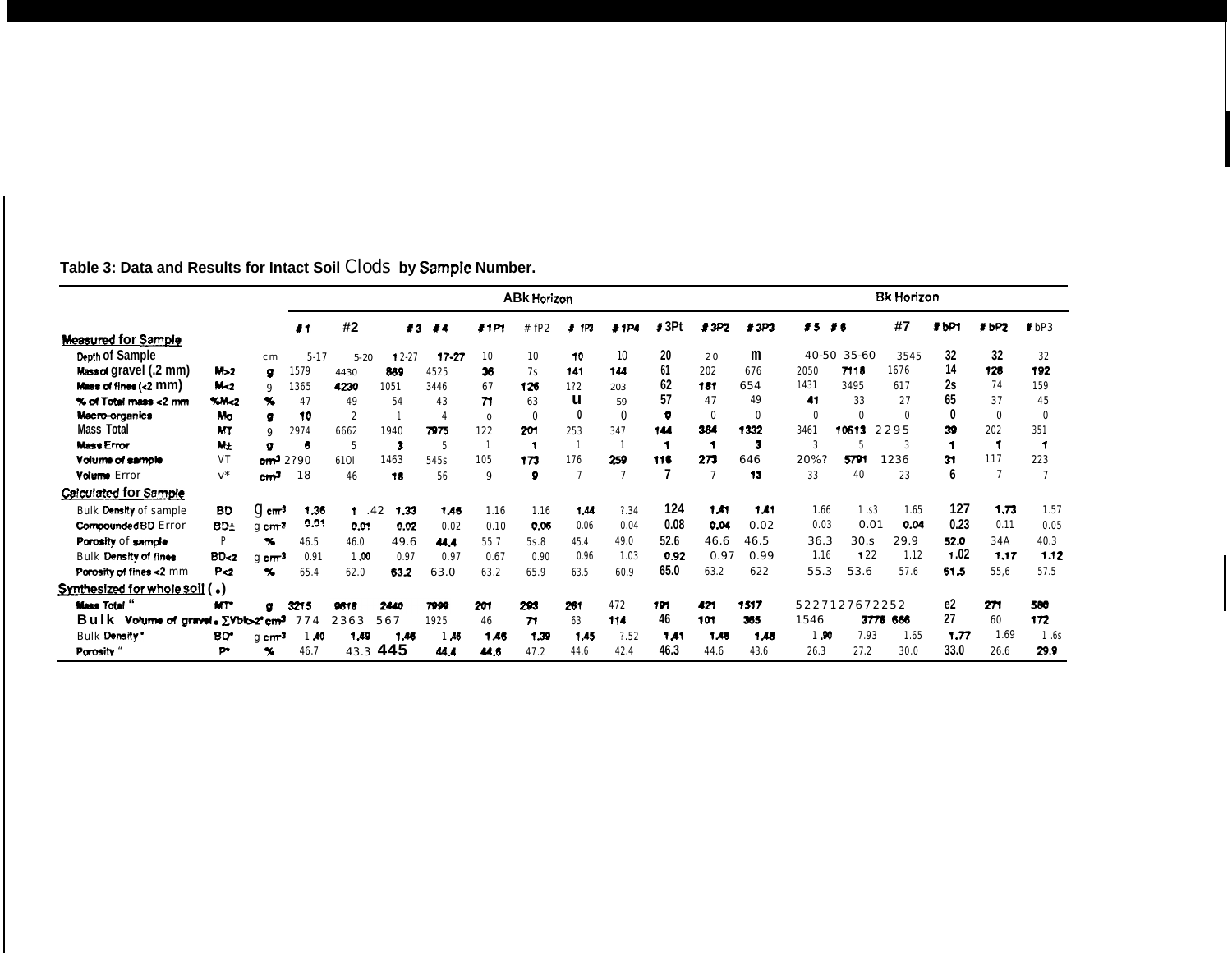|                    | Masa        | Sieve Size Sample Fragment<br><b>Bulk</b><br><b>Density</b> | BD±†   | <b>Fragment</b><br><b>Porosity</b> | Pit        | <b>Fragment</b><br><b>Particle</b><br>Density | PD± t        |
|--------------------|-------------|-------------------------------------------------------------|--------|------------------------------------|------------|-----------------------------------------------|--------------|
| mm                 | 9           | $g$ cm-3                                                    | g cm-3 | %                                  | ⅍          | g cm-3                                        | g cm-3       |
| <b>ABK Horizon</b> |             |                                                             |        |                                    |            |                                               |              |
| 64                 |             |                                                             |        |                                    |            |                                               |              |
| 45                 |             |                                                             |        |                                    |            |                                               |              |
| 32                 | 350         | 2.49                                                        | 0.07   | 5.0                                | 1.5        | 2.62                                          | 0.11         |
| 22.4               | 902         | 2.49                                                        | 0.03   | 6.3                                | 0.6        | 2.65                                          | 0.04         |
| 16                 | 1018        | 2.47                                                        | 0.02   | 6.5                                | 0.5        | 2.54                                          | 0.04         |
| 13.2               | 526         | 2.39                                                        | 0.04   | 9.1                                | 1.0        | 2.63                                          | 0.08         |
| 11.2               | 929         | 2.41                                                        | 0.02   | 8.8                                | 0.6        | 2.65                                          | 0.04         |
| 8                  | 715         | 2.34                                                        | 0.03   | 11.1                               | 0.8        | 2.63                                          | 0.05         |
| 5.66               | 844         | 2,31                                                        | 0.02   | 11.8                               | 0.6        | 2.62                                          | 0.05         |
| 4                  | 115.1       | 2.25                                                        | 0.02   | 14.1                               | 0.5        | 2.62                                          | 0.03         |
| 2.8                | 90.8        | 2.20                                                        | 0.02   | 14.8                               | 0.6        | 2.58                                          | 0.04         |
| 2                  | 76.7        | 2.27                                                        | 0.03   | 13.6                               | 0.7        | 2,63<br>$2.63 \;$ $\ddagger$                  | 0.05         |
| <b>Bk Horizon</b>  |             |                                                             |        |                                    |            |                                               |              |
| 64                 | 1753        | 2.59                                                        | 0.01   | 3.5                                | 0.3        | 2.69                                          | 0,02         |
| 45<br>32           | 1205        | 2.52                                                        | 0.02   | 4,4                                | 0.4        | 2.63                                          | 0.03         |
| 22.4               | 1099        | 2.49                                                        | 0.02   | 5.9                                | 0,5        | 2.64                                          | 0.04         |
| 16                 | 1029        | 2.42                                                        | 0.02   | 7.8                                | 0.5        | 2.63                                          | 0.04         |
| 13.2               | 535         | 2.41                                                        | 0.04   | 8,6                                | 1.0        | 2,63                                          | 0.07         |
| 11.2               | 593         | 2.38                                                        | 0.04   | 9.6                                | 0.9        | 2.63                                          | 0.07         |
| 8                  | 965         | 2.35                                                        | 0.02   | 11.0                               | 0.6        | 2.64                                          | 0.04         |
| 5.66               | 865         | 2.32                                                        | 0.02   | 12.6                               | 0.6        | 2.65                                          | 0.05         |
| 4                  | 86.9        | 2.30                                                        | 0.04   | 13.0                               | 0.7        | 2.54                                          | 0.09         |
| 2.8                | 91.7        | 2.30                                                        | 0.22   | 13.0                               | 6.0        | 2.64                                          | 0.45         |
| 2                  | 86.8        | 2.29                                                        | 0.24   | 10.8                               | 6.2        | 2.57                                          | 0.45         |
| <b>CBk Horizon</b> |             |                                                             |        |                                    |            | 2.64\$                                        |              |
|                    |             | 2.71                                                        | 0.03   |                                    |            |                                               |              |
| 64<br>45           | 836<br>1256 | 2.58                                                        | 0.02   | 1.6<br>2.9                         | 0.7        | 2.75<br>2.66                                  | 0.05<br>0.03 |
| 32                 | 1243        | 2.56                                                        | 0.02   | 4.5                                | 0,4<br>0.4 | 2.68                                          | 0.03         |
| 22.4               | 1142        | 2.51                                                        | 0.02   | 6.2                                | 0.5        | 2,68                                          | 0.04         |
| 16                 | 959         | 2.49                                                        | 0.02   | 6.2                                | 0.6        | 2.66                                          | 0,04         |
| 13.2               | 838         | 2.48                                                        | 0.03   | 6.5                                | 0.6        | 2.65                                          | 0.05         |
| 11.2               | 923         | 2,44                                                        | 0.02   | 7.4                                | 0.6        | 2.64                                          | 0.04         |
| 8                  | 765         | 2.42                                                        | 0.03   | 7.9                                | 0.7        | 2.63                                          | 0.05         |
| 5.66               | 712         | 2.40                                                        | 0.03   | 9.5                                | 0,8        | 2.65                                          | 0.06         |
| 4                  | 106.3       | 2.34                                                        | 0,02   | 9.9                                | 0.5        | 2.60                                          | 0,04         |
| 2.8                | 99.1        | 2.36                                                        | 0.02   | 10.5                               | 0.6        | 2.63                                          | 0.04         |
| 2                  | 90          | 2.32                                                        | 0.02   | 10,3                               | 0.6        | 2.59                                          | 0.04         |
| $E12$ Soil §       |             |                                                             |        |                                    |            | $2.65 \;$ ‡                                   |              |
|                    |             |                                                             |        |                                    |            |                                               |              |
| 64                 | 2079        | 2.69                                                        | 0,01   | 1.8                                | 0.3        | 2,74                                          | 0.02         |
| 45                 | 1687        | 2.63                                                        | 0,02   | 3.3                                | 0.3        | 2.72                                          | 0,03         |
| 32                 | 1870        | 2.68                                                        | 0.01   | 2.4                                | 0.3        | 2.74                                          | 0.02         |
| 22.4               | 894         | 2.60                                                        | 0.03   | 2.9                                | 0.6        | 2.68                                          | 0.05         |
| 16                 | 760         | 2.65                                                        | 0.03   | 2.8                                | 0,7        | 2.73                                          | 0.06         |
| 13.2               | 317         | 2.62                                                        | 0.08   | 3.3                                | 1.7        | 2.71<br>2.72 f                                | 0.13         |

## **Table 4: Densities, and Porosity of Rock Fragments.**

**.**<br>P<sub>I</sub>II

t **Compounded, worst case error due to imprecision**

**\$ Average particle density for all rock fragment size classes**

**~ Data for nearby soil E12 dominated by quarlzite for comparison**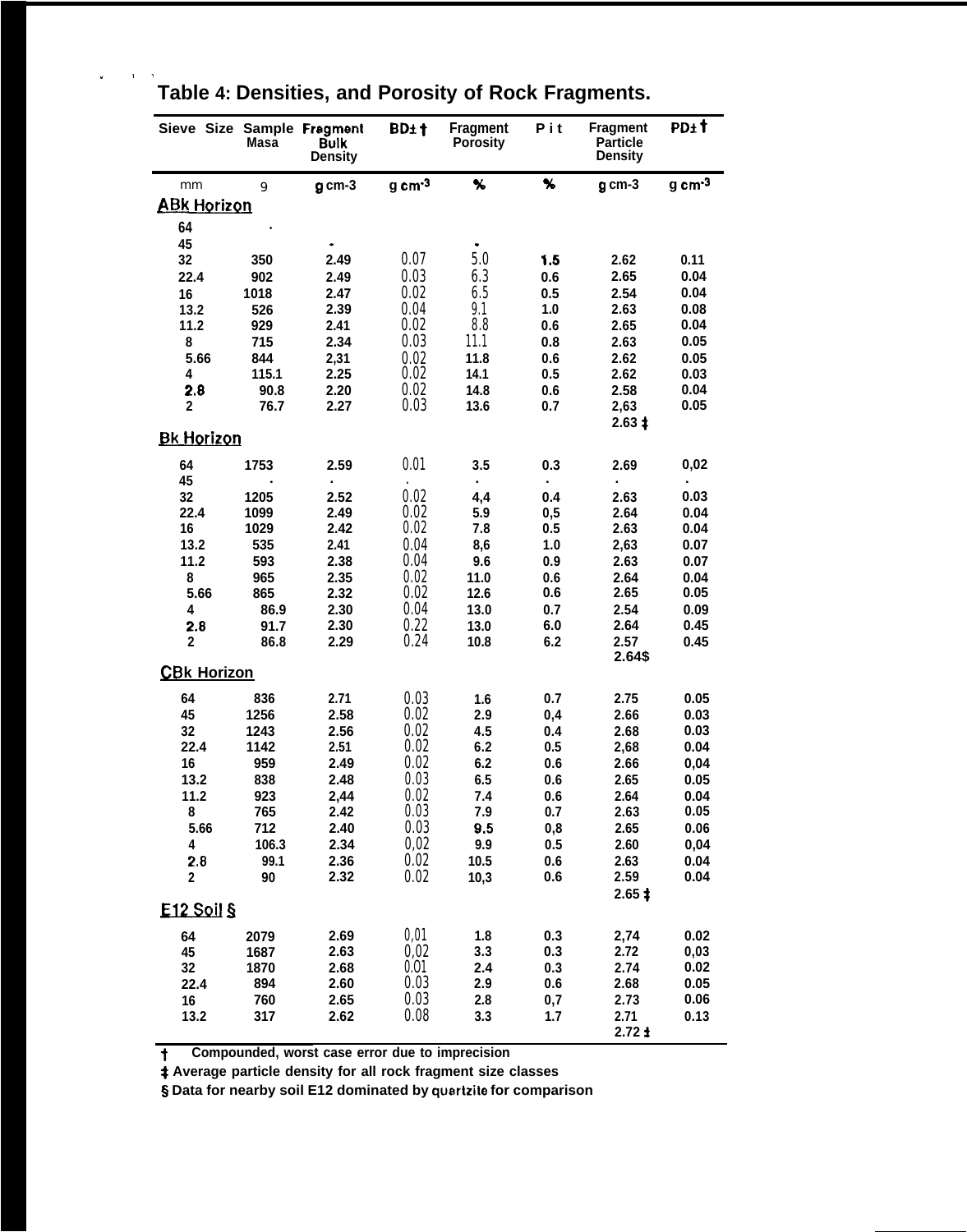| <b>Example Worksheet for Intact Soil Clod Data and Calculations</b>                              |                                                                                                       |                                                                                              |                                                                                                   |                                                                                                        |                                                                                              |                                                                                                                |                                                                                                                      |                                                                                                                 |                                                                                                   |  |  |  |
|--------------------------------------------------------------------------------------------------|-------------------------------------------------------------------------------------------------------|----------------------------------------------------------------------------------------------|---------------------------------------------------------------------------------------------------|--------------------------------------------------------------------------------------------------------|----------------------------------------------------------------------------------------------|----------------------------------------------------------------------------------------------------------------|----------------------------------------------------------------------------------------------------------------------|-----------------------------------------------------------------------------------------------------------------|---------------------------------------------------------------------------------------------------|--|--|--|
|                                                                                                  |                                                                                                       |                                                                                              |                                                                                                   |                                                                                                        |                                                                                              | "Gravel" (>2 mm) Properties by Size Class                                                                      |                                                                                                                      |                                                                                                                 |                                                                                                   |  |  |  |
|                                                                                                  | М                                                                                                     | BD > 2                                                                                       | $P^*2$                                                                                            | $Vb$ <sub><math>&gt;2</math></sub>                                                                     | Vv>2                                                                                         | <b>%M2</b>                                                                                                     | M'                                                                                                                   | $Vb$ k> $2^*$                                                                                                   | Vv>2*                                                                                             |  |  |  |
| Size Class.<br>Retaining<br>Sieve                                                                | <b>Mass Dry Gravel</b>                                                                                | Bulk<br><b>Density</b>                                                                       | Gravel                                                                                            |                                                                                                        | <b>Bulk Vol. Pora Vol.</b>                                                                   |                                                                                                                | Pit Wall Estimated Bulk Vol. Pore Vol.<br>Porosity of Gravel in Gravel % of M2T Dry Mass of Gravel in Gravel         |                                                                                                                 |                                                                                                   |  |  |  |
| mm                                                                                               | 9                                                                                                     | $g$ cm-3                                                                                     | У.                                                                                                | cm <sup>3</sup>                                                                                        | cm <sup>3</sup>                                                                              | x                                                                                                              | g                                                                                                                    | cm <sup>3</sup>                                                                                                 | cm <sup>3</sup>                                                                                   |  |  |  |
|                                                                                                  | Note:                                                                                                 | #2<br>#1                                                                                     | #3                                                                                                | #4                                                                                                     | #5                                                                                           | #6                                                                                                             | #7                                                                                                                   | #8                                                                                                              | #9                                                                                                |  |  |  |
| 64<br>45<br>32<br>22,4<br>16<br>13.2<br>11.2<br>$rac{8}{5.66}$<br>4<br>$\frac{2}{2}$ .8<br><2 mm | o<br>114<br>67.8<br>324.1<br>282.1<br>168.1<br>128.9<br>210.9<br>210.8<br>182.9<br>184<br>176<br>1431 | 2.59<br>2.54<br>2.52<br>2,49<br>2.42<br>2.41<br>2.38<br>2.35<br>2.32<br>2.30<br>2.30<br>2.29 | 3.55<br>4.00<br>4.38<br>5.88<br>7.77<br>8.55<br>9.62<br>10.98<br>12.61<br>12.97<br>13.03<br>10.81 | 0<br>44.88<br>26.95<br>130.34<br>116.43<br>69.82<br>54.21<br>89.58<br>90.86<br>79.53<br>80.10<br>76.86 | 0<br>1,80<br>1.18<br>7.67<br>9.05<br>5.97<br>5.22<br>9.83<br>11.45<br>10.31<br>10.43<br>8.31 | 14.10<br>11.16<br>7.84<br>8.17<br>6.47<br>2.90<br>2.86<br>4.88<br>4.52<br>3.15<br>$\frac{3.36}{3.22}$<br>27.38 | 736.89<br>563.18<br>409.75<br>427.05<br>338.41<br>151.72<br>149.25<br>255.02<br>236.45<br>164.46<br>175.80<br>168.24 | 284.39<br>229.60<br>162.88<br>171.74<br>139.67<br>63.02<br>62.76<br>108.32<br>101.92<br>71.51<br>76.53<br>73.52 | 10.09<br>9.18<br>7.14<br>10.10<br>10.85<br>5.39<br>6.04<br>11.89<br>12,85<br>9.27<br>9.97<br>7.95 |  |  |  |
|                                                                                                  | Notes for above:<br><b>Measured for Whole Sample</b>                                                  |                                                                                              |                                                                                                   |                                                                                                        |                                                                                              |                                                                                                                |                                                                                                                      |                                                                                                                 |                                                                                                   |  |  |  |
| Mass of all gravel                                                                               |                                                                                                       | M>2                                                                                          | 2049955                                                                                           | Φ                                                                                                      |                                                                                              |                                                                                                                | #1 Measure for intact sample                                                                                         |                                                                                                                 |                                                                                                   |  |  |  |
| Mass of fines (<2 mm)                                                                            |                                                                                                       | M<2                                                                                          | 1431                                                                                              | g                                                                                                      |                                                                                              |                                                                                                                | #2 & #3 Measured for gravel taken                                                                                    |                                                                                                                 |                                                                                                   |  |  |  |
| % of Total mass <2 mm                                                                            |                                                                                                       | M <sub>2</sub>                                                                               | 41.111                                                                                            | %                                                                                                      |                                                                                              |                                                                                                                | from sample or appropriate horizon                                                                                   |                                                                                                                 |                                                                                                   |  |  |  |
| Macro. organics                                                                                  |                                                                                                       | Mo                                                                                           | 0.2                                                                                               | g                                                                                                      |                                                                                              | #4 $Vb$ k>2 = M / BD>2                                                                                         |                                                                                                                      |                                                                                                                 |                                                                                                   |  |  |  |
| <b>Mass Total</b>                                                                                |                                                                                                       | <b>MT</b>                                                                                    | 3480                                                                                              | g                                                                                                      |                                                                                              | #5 VV>2 = (Vbk>2) $*(P/1 00)$                                                                                  |                                                                                                                      |                                                                                                                 |                                                                                                   |  |  |  |
| <b>Mass Error</b>                                                                                |                                                                                                       | Mi                                                                                           | 3                                                                                                 | #6 Measured for pit wall sample M2<br>g                                                                |                                                                                              |                                                                                                                |                                                                                                                      |                                                                                                                 |                                                                                                   |  |  |  |
| Volume of sample                                                                                 |                                                                                                       | VŦ                                                                                           | 2072                                                                                              | cm <sup>3</sup>                                                                                        | #7 M' = (MT*) $\bullet$ (%M2)                                                                |                                                                                                                |                                                                                                                      |                                                                                                                 |                                                                                                   |  |  |  |
| <b>Volume Error</b>                                                                              |                                                                                                       | V±                                                                                           | 33                                                                                                | cm <sup>3</sup>                                                                                        | #8 Vbk>2* = (M*)/ B D>2                                                                      |                                                                                                                |                                                                                                                      |                                                                                                                 |                                                                                                   |  |  |  |
| Particle Density <2 mm                                                                           |                                                                                                       | PD<2                                                                                         | 2,64 $Q_{\rm s}$ cm <sup>-3</sup><br>#9 $Vv>2^* = (Vb k>2^*) \cdot (P>2/100)$                     |                                                                                                        |                                                                                              |                                                                                                                |                                                                                                                      |                                                                                                                 |                                                                                                   |  |  |  |
| <b>Calculated for Sample</b>                                                                     |                                                                                                       |                                                                                              |                                                                                                   |                                                                                                        |                                                                                              |                                                                                                                |                                                                                                                      |                                                                                                                 |                                                                                                   |  |  |  |
| <b>Buk Volume of gravel</b>                                                                      |                                                                                                       | $\Sigma$ Vbk>2                                                                               | 859.6                                                                                             |                                                                                                        |                                                                                              | cm <sup>3</sup> , Sum for all sieve s izes ≥2 mm                                                               |                                                                                                                      |                                                                                                                 |                                                                                                   |  |  |  |
| % of VT as bulk gravel                                                                           |                                                                                                       | %Vbk>2                                                                                       | 41.5                                                                                              |                                                                                                        | % = $(\Sigma$ Vbk>2 / VT)-100                                                                |                                                                                                                |                                                                                                                      |                                                                                                                 |                                                                                                   |  |  |  |
| Vol. of voids in grave                                                                           |                                                                                                       | $\Sigma Vv>2$                                                                                |                                                                                                   |                                                                                                        |                                                                                              | 81.2 cm <sup>3</sup> , Sum for all sieve sizes ≥2 mm                                                           |                                                                                                                      |                                                                                                                 |                                                                                                   |  |  |  |
| <b>Bulk Density of sample BD</b>                                                                 |                                                                                                       |                                                                                              |                                                                                                   | 1.68 g cm <sup>-3</sup> = MT / VT                                                                      |                                                                                              |                                                                                                                |                                                                                                                      |                                                                                                                 |                                                                                                   |  |  |  |
| <b>Compounded BD Error</b>                                                                       |                                                                                                       | BD±                                                                                          |                                                                                                   |                                                                                                        |                                                                                              | 0.03 $Q$ CM- $d =$ BD. ((MT-M <sub>1</sub> )/(VT+V <sub>1</sub> ))                                             |                                                                                                                      |                                                                                                                 |                                                                                                   |  |  |  |
| Porosity of sample                                                                               |                                                                                                       | P                                                                                            |                                                                                                   |                                                                                                        |                                                                                              | $36.28 \% = [(Vv>2 + (Vbkc2-Vs<2)) / Vt] \cdot 100$                                                            |                                                                                                                      |                                                                                                                 |                                                                                                   |  |  |  |
| <b>Bulk Volume of fines</b>                                                                      |                                                                                                       | Vbk<2                                                                                        | 1212.4                                                                                            | $cm3 = VT - Vbks2$                                                                                     |                                                                                              |                                                                                                                |                                                                                                                      |                                                                                                                 |                                                                                                   |  |  |  |
| Volume of solid fines                                                                            |                                                                                                       | V <sub>2</sub>                                                                               | 542                                                                                               | cm <sup>3</sup> = M<2 / PD<2                                                                           |                                                                                              |                                                                                                                |                                                                                                                      |                                                                                                                 |                                                                                                   |  |  |  |
| <b>Bulk Density of fines</b>                                                                     |                                                                                                       | BD<2                                                                                         | 55.3                                                                                              |                                                                                                        | 1,18 $\bf{Q}$ cm <sup>-3</sup> = M<2 / Vbk<2                                                 | %=[(Vbk<2 - Vs<2)/Vbk<2]*100                                                                                   |                                                                                                                      |                                                                                                                 |                                                                                                   |  |  |  |
| Porosity of bulk fines                                                                           |                                                                                                       | P <sub>2</sub>                                                                               |                                                                                                   |                                                                                                        |                                                                                              |                                                                                                                |                                                                                                                      |                                                                                                                 |                                                                                                   |  |  |  |
| Synthesized for whole soil (*)                                                                   |                                                                                                       |                                                                                              |                                                                                                   |                                                                                                        |                                                                                              |                                                                                                                |                                                                                                                      |                                                                                                                 |                                                                                                   |  |  |  |
| $g = M < 2 / (*M2 < 2 / 100)$<br>MT*<br>5227.3<br><b>Mass Total</b>                              |                                                                                                       |                                                                                              |                                                                                                   |                                                                                                        |                                                                                              |                                                                                                                |                                                                                                                      |                                                                                                                 |                                                                                                   |  |  |  |
| <b>Bulk Volume of gravel</b>                                                                     |                                                                                                       | $\Sigma$ Vbk>2*                                                                              | 1545.9                                                                                            |                                                                                                        |                                                                                              | cm3, Sum for all sleve sizes $\geq 2$ mm                                                                       |                                                                                                                      |                                                                                                                 |                                                                                                   |  |  |  |
| Vol. of pores in gravel                                                                          |                                                                                                       | $\Sigma Vv > 2^*$                                                                            | 110.7                                                                                             |                                                                                                        |                                                                                              | $cm3$ , Sum for all sieve sizes $\geq$ 2 mm                                                                    |                                                                                                                      |                                                                                                                 |                                                                                                   |  |  |  |
| <b>Bulk Density</b>                                                                              |                                                                                                       | BD <sup>*</sup>                                                                              |                                                                                                   |                                                                                                        |                                                                                              | 1.90 g cm-a= MT'/ (Vbk<2 + $\Sigma$ Vbk>2 <sup>*</sup> )                                                       |                                                                                                                      |                                                                                                                 |                                                                                                   |  |  |  |
| <b>Porosity</b>                                                                                  |                                                                                                       | Þ,                                                                                           | 28.3                                                                                              |                                                                                                        |                                                                                              |                                                                                                                | % = $[(\Sigma Vv>2^* + {\text{Vbk}}<2 \cdot Vs<2)})/(\Sigma Vbks2^* + Vbkc2)*100$                                    |                                                                                                                 |                                                                                                   |  |  |  |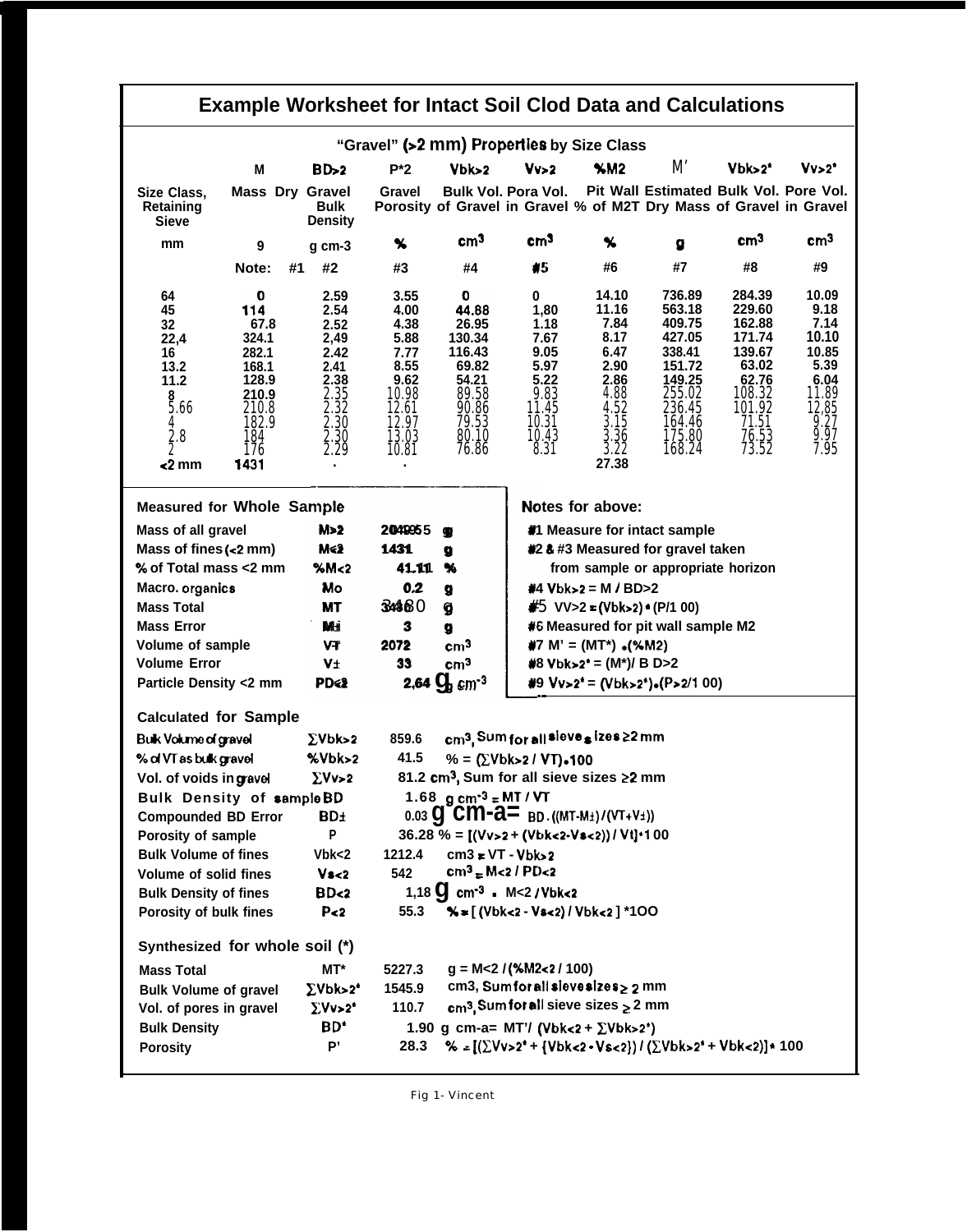

**Fig 2- Vincent**